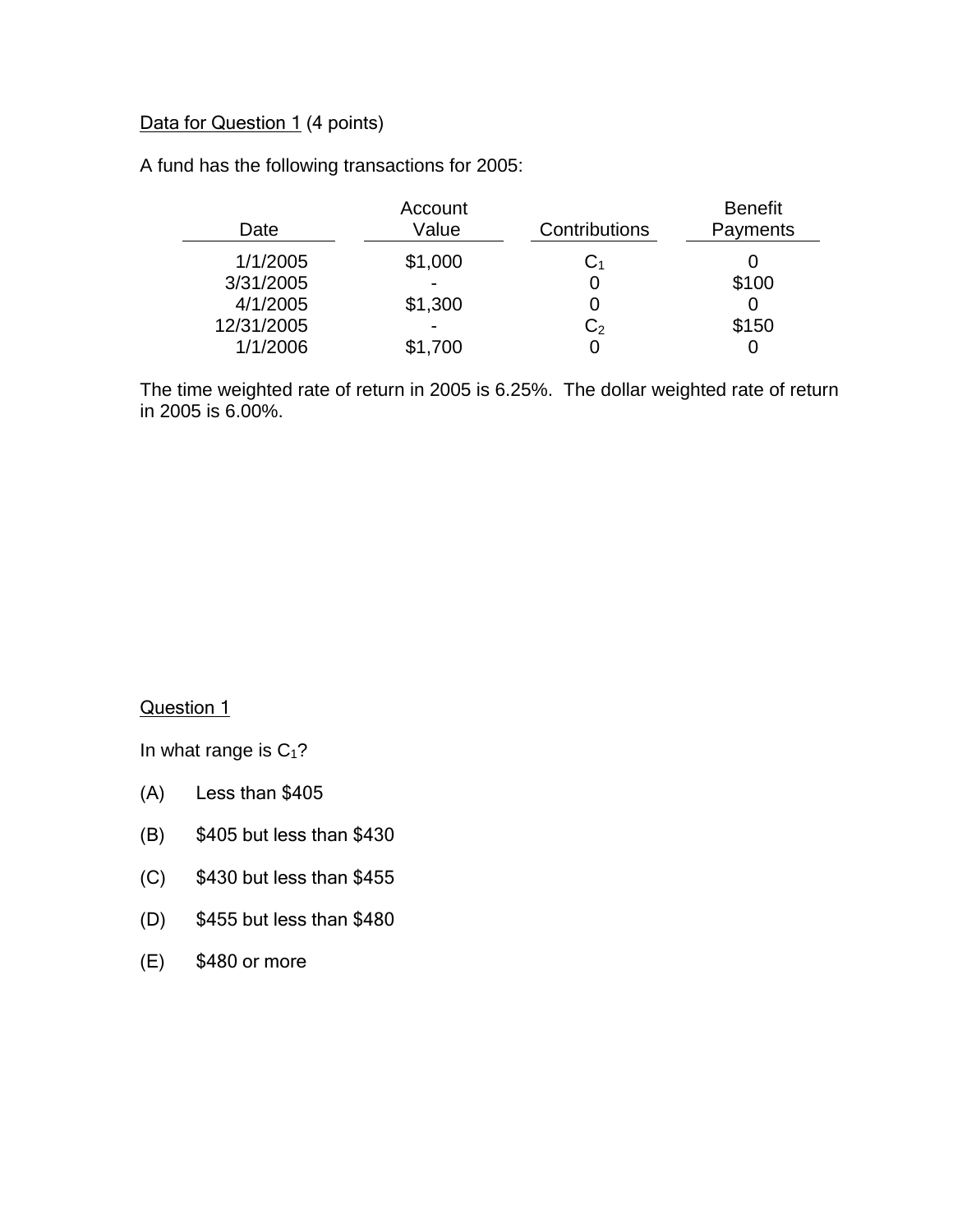Data for Question 2 (5 points)

Terms of a serial bond:

| Face amount of bond: | \$100,000.                                                                                                                                           |
|----------------------|------------------------------------------------------------------------------------------------------------------------------------------------------|
| Terms of redemption: | 10 equal annual installments at 125% of par<br>commencing at end of 10th year after purchase;<br>except that the $4th$ redemption is at 100% of par. |
| Coupons:             | 6%, payable semi-annually.                                                                                                                           |
| Yield rate:          | 5%, compounded annually.                                                                                                                             |

# Question 2

In what range is the purchase price?

- (A) Less than \$121,850
- (B) \$121,850 but less than \$121,950
- (C) \$121,950 but less than \$122,050
- (D) \$122,050 but less than \$122,150
- (E) \$122,150 or more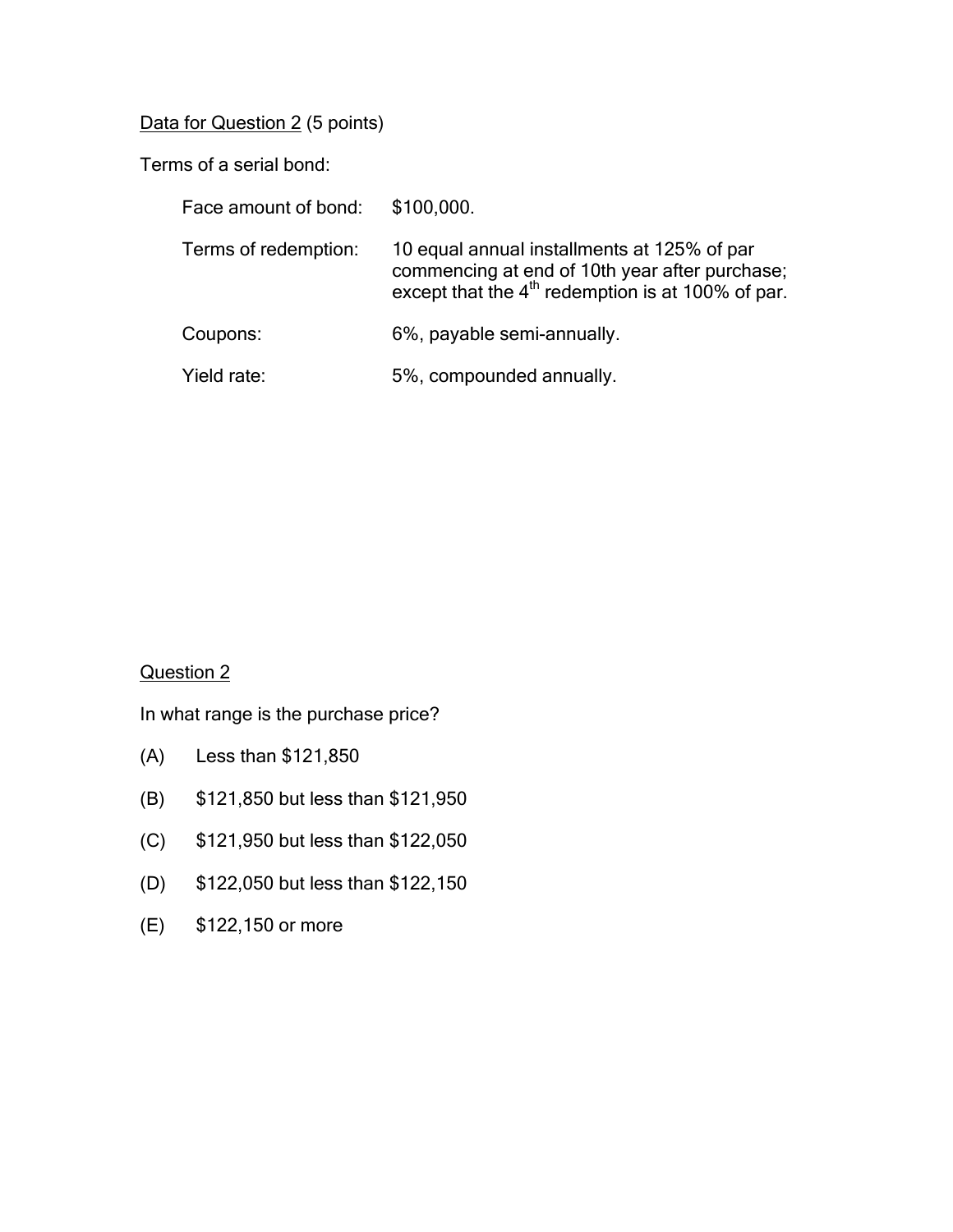Data for Question 3 (3 points)

Terms of a \$1,000 loan issued by Smith:

| Length of loan: | 20 years.                                      |
|-----------------|------------------------------------------------|
| Payments:       | Level annual payments at the end of each year. |
| Interest:       | 5% nominal, convertible semi-annually.         |

When Smith receives each payment, it is immediately reinvested at 6%, compounded annually.

R is the effective annual rate of interest earned by Smith on his combined investments over the 20 year period.

Question 3

- (A) Less than 5.57%
- (B) 5.57% but less than 5.62%
- (C) 5.62% but less than 5.67%
- (D) 5.67% but less than 5.72%
- (E) 5.72% or more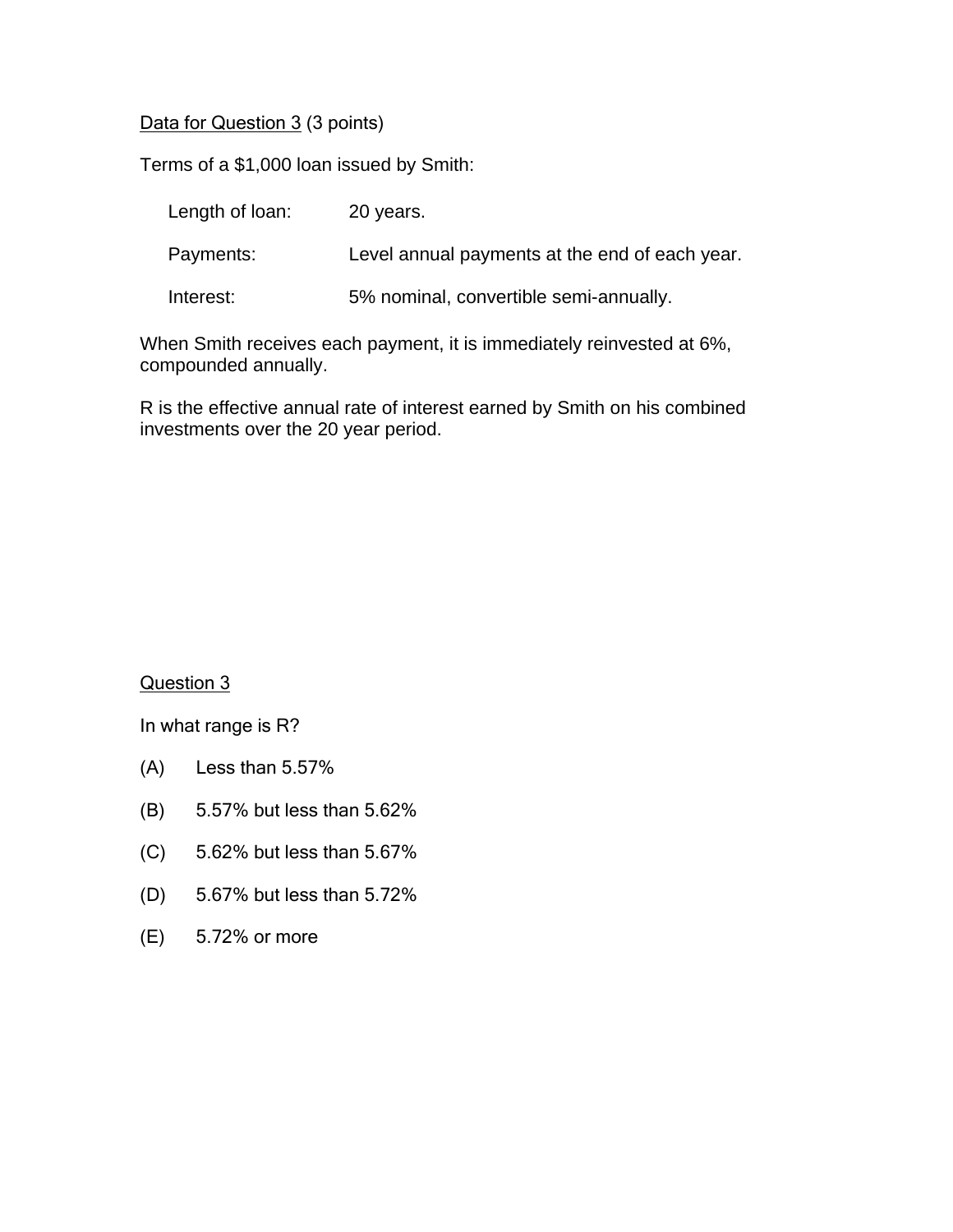## Data for Question 4 (4 points)

The following annuities immediate are actuarially equivalent:

- I. Straight life annuity of \$100 payable to a life age 65
- II. \$90 payable during the joint life of two independent lives both age 65, reducing to \$54 on the first death
- III. \$70 payable during the joint life of two independent lives both age 65, reducing to P on the first death

Question 4

- (A) Less than \$57
- (B) \$57 but less than \$59
- (C) \$59 but less than \$61
- (D) \$61 but less than \$63
- (E) \$63 or more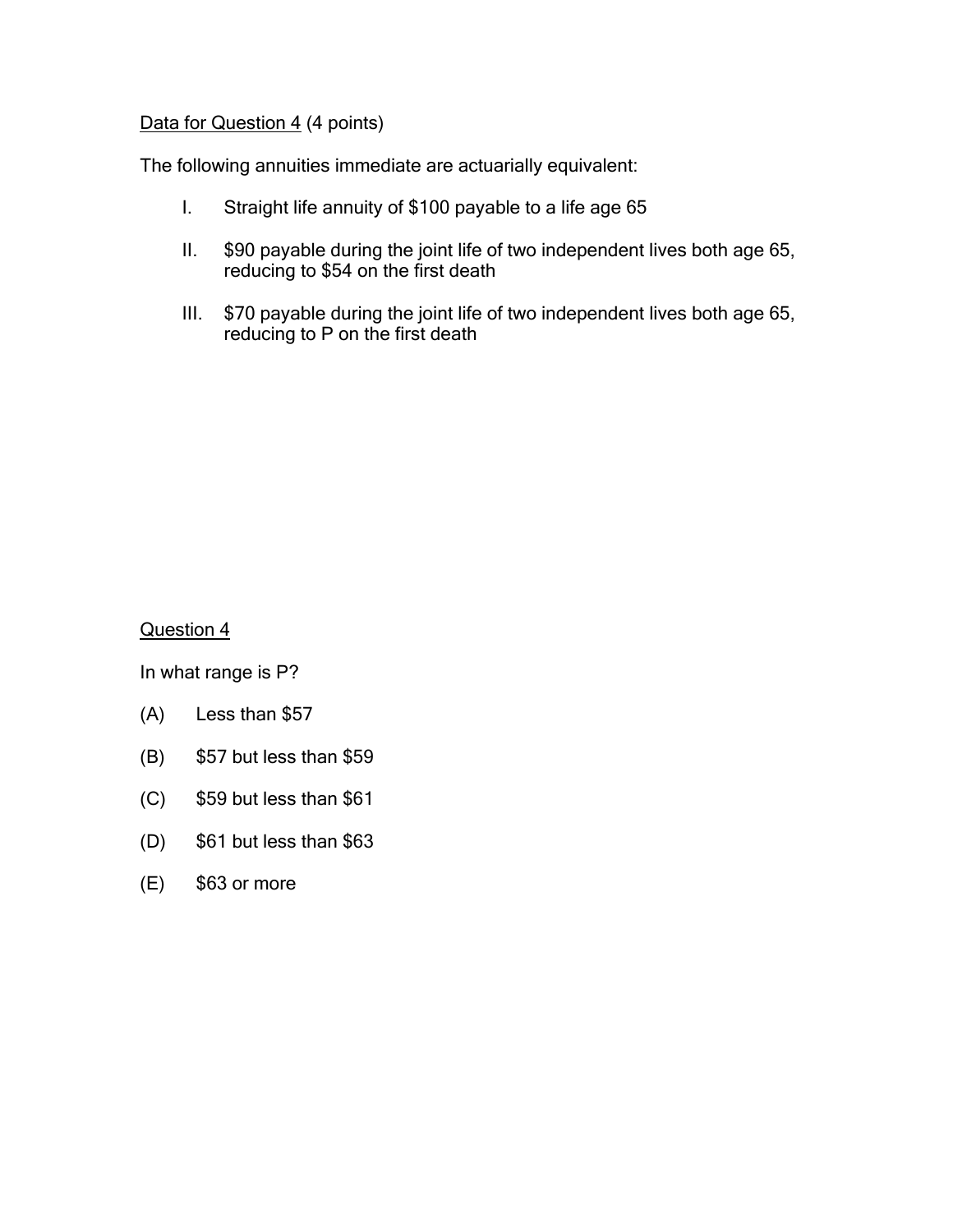## Data for Question 5 (3 points)

Smith (age 65) purchases a single premium annuity:

| Annual payment:     | \$1,000 at the end of each year                                        |
|---------------------|------------------------------------------------------------------------|
| Payment period:     | For Smith's lifetime and continuing for 5 years<br>after Smith's death |
| Interest rate:      | 5%, compounded annually                                                |
| $a_{65}$ = 10.17548 |                                                                        |

## Question 5

In what range is the single premium paid by Smith?

- (A) Less than \$12,150
- (B) \$12,150 but less than \$12,250
- (C) \$12,250 but less than \$12,350
- (D) \$12,350 but less than \$12,450
- (E) \$12,450 or more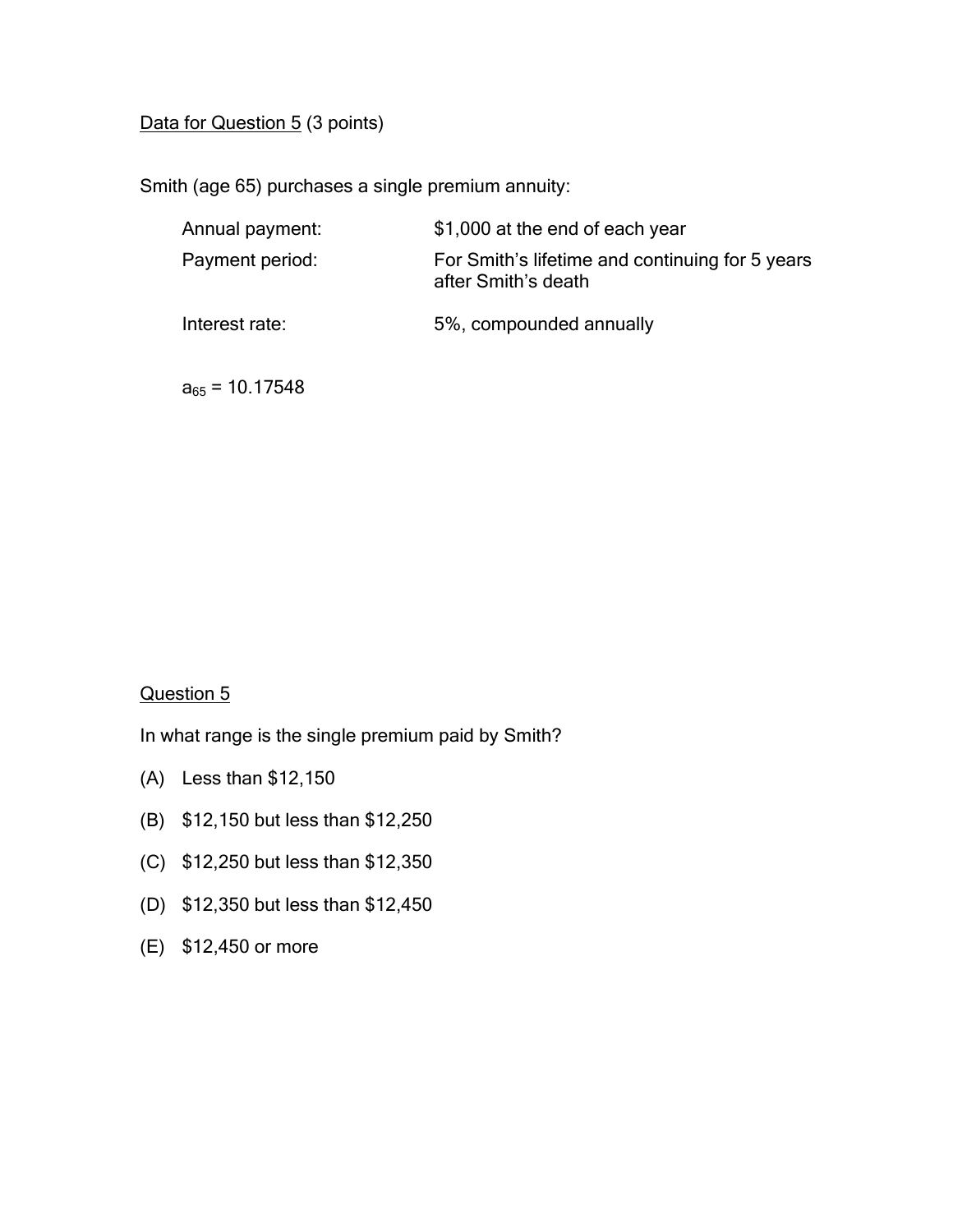Data for Question 6 (3 points)

Smith (age 65) purchases an annuity that pays \$1,000 at the end of each year. Payment ceases at the earlier of Smith's death or 25 years from purchase date.

Interest rate: 5%, compounded annually

Mortality:  $p_x = 0.95$ , for  $x < 75$ Mortality rates at ages 75 and greater are double those under age 75

 $Y =$  The present value of this annuity

Question 6

- (A) Less than \$6,500
- (B) \$6,500 but less than \$7,500
- (C) \$7,500 but less than \$8,500
- (D) \$8,500 but less than \$9,500
- (E) \$9,500 or more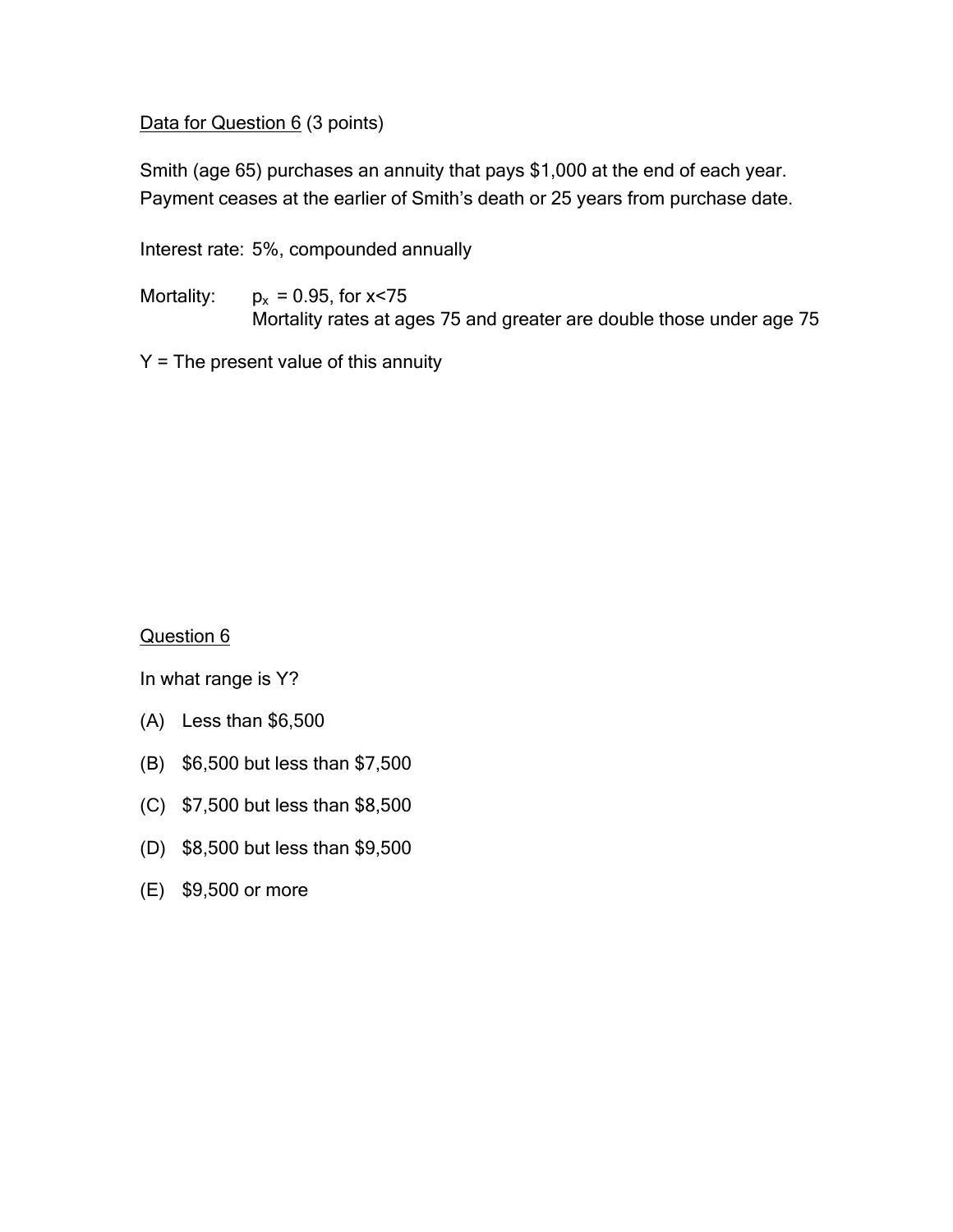Data for Question 7 (4 points)

Smith and Jones are independent lives of the same age. They pay a single premium to purchase an annuity immediate of \$1,000, payable annually as long as at least one of them is alive.

Interest rate: 5%, compounded annually

 $l_x = \text{Bc}^{-x}$  for all x>0 with  $c = 1.01$ 

Question 7

In what range is the single premium?

- (A) Less than \$19,250
- (B) \$19,250 but less than \$19,750
- (C) \$19,750 but less than \$20,250
- (D) \$20,250 but less than \$20,750
- (E) \$20,750 or more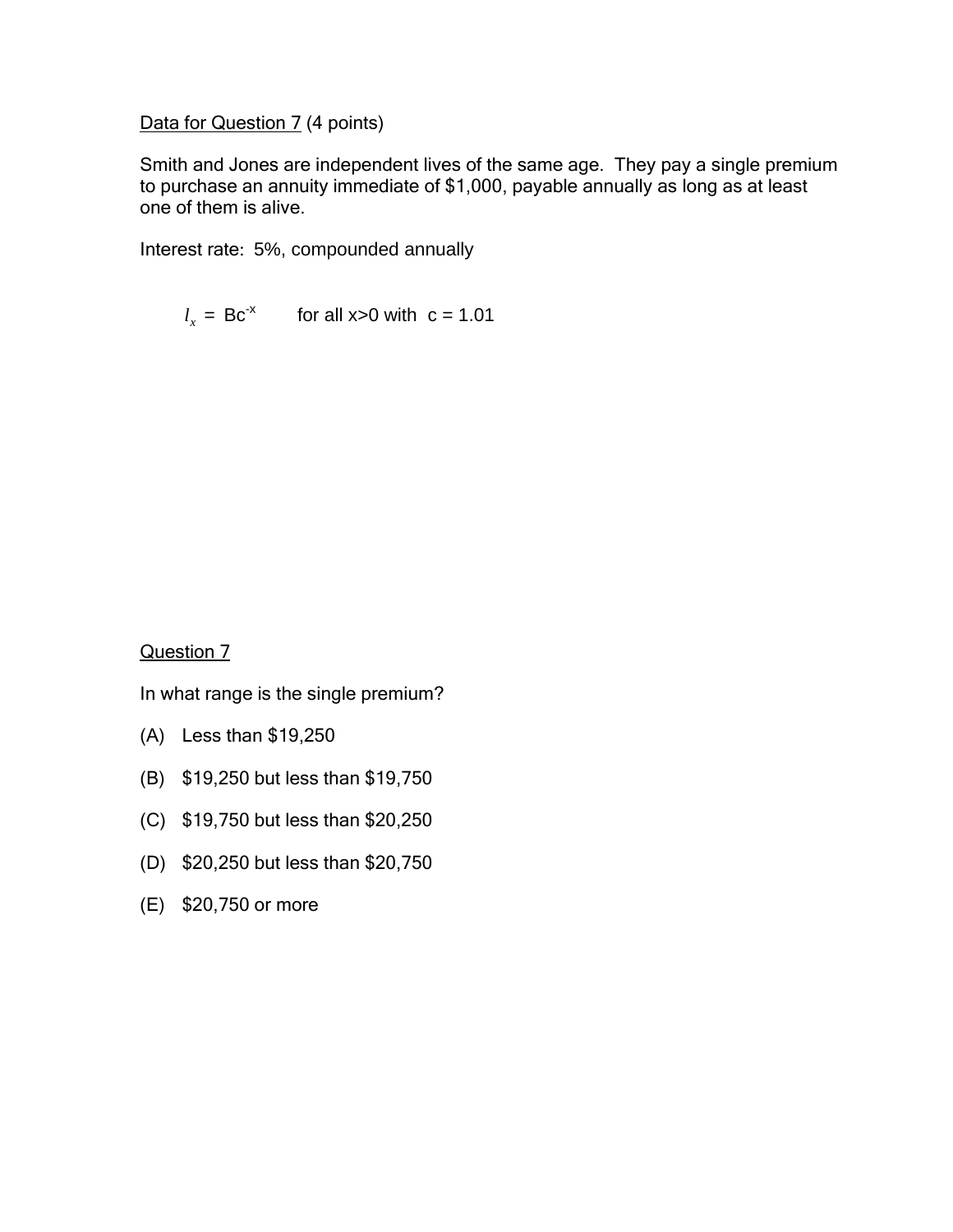# Data for Question 8 (3 points)

 $n \mid a_{\overline{2n}} \mid$  = 8.00407  $n-1$   $a \overline{2n+1}$  = 8.63279

i = The annual rate of interest, compounded annually.

Question 8

- (A) Less than 4.80%
- (B) 4.80% but less than 4.90%
- (C) 4.90% but less than 5.00%
- (D) 5.00% but less than 5.10%
- (E) 5.10% or more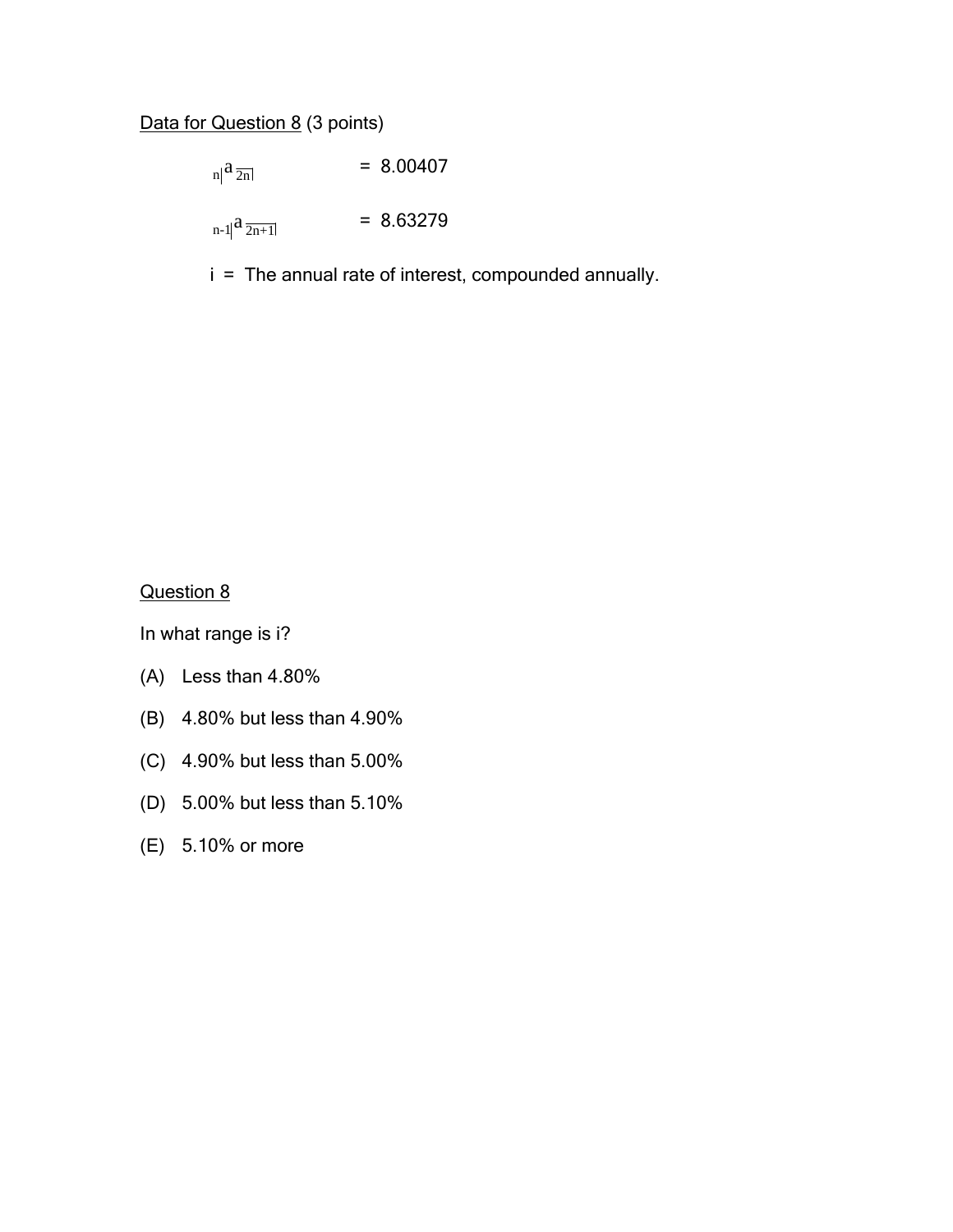### Data for Question 9 (3 points)

Independent lives Smith and Jones, both age 40, purchase an insurance policy with a death benefit of \$100,000 payable if and only if both die in the same year. The death benefit is payable at the end of the policy year.

Interest rate: 5%, compounded annually

 $l_x$  = 100 - x

### Question 9

In what range is the single premium for this policy?

- (A) Less than \$500
- (B) \$500 but less than \$520
- (C) \$520 but less than \$540
- (D) \$540 but less than \$560
- (E) \$560 or more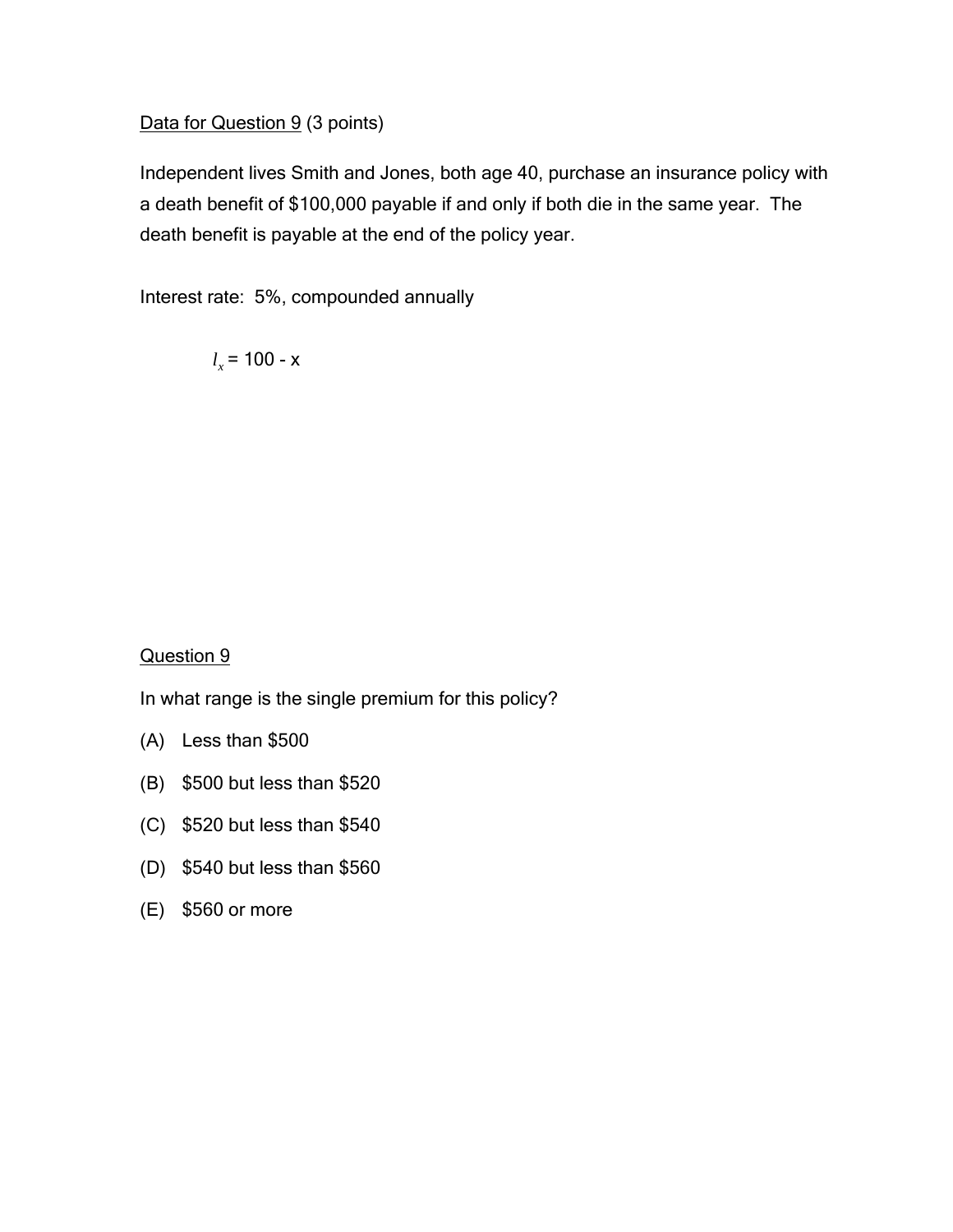Data for Question 10 (4 points)

| Date of loan:            | 1/1/2005.                                                                                                                   |
|--------------------------|-----------------------------------------------------------------------------------------------------------------------------|
| Terms of loan repayment: | 20 annual payments beginning 12/31/2005. The<br>payment is X in the first 10 years, and 50% of X in<br>the second 10 years. |
| Interest rate:           | 5%, compounded annually.                                                                                                    |

Y is the ratio of principal repaid in the  $10<sup>th</sup>$  payment to principal repaid in the  $11<sup>th</sup>$ payment.

## Question 10

- (A) Less than 2.40
- (B) 2.40 but less than 2.46
- (C) 2.46 but less than 2.52
- (D) 2.52 but less than 2.58
- (E) 2.58 or more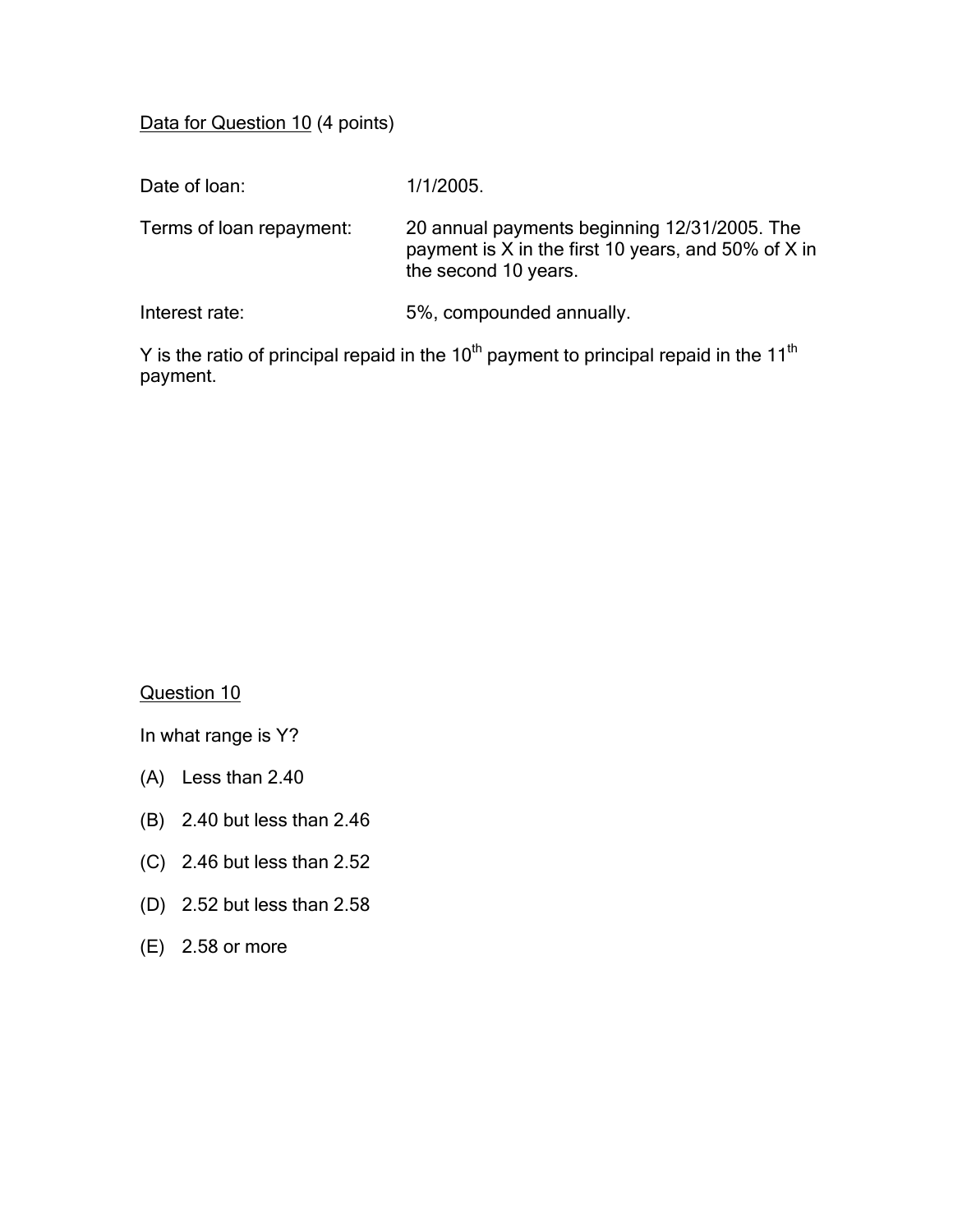## Data for Question 11 (3 points)

Data for a participant in a defined contribution plan:

| Age at 1/1/2005:     | 40                                                     |
|----------------------|--------------------------------------------------------|
| $2005$ salary:       | \$50,000                                               |
| Investment returns:  | 5%, compounded annually.                               |
| Salary increases:    | 4% annual increases over the salary in the prior year. |
| Contributions:       | 6% of annual salary at the end of each year.           |
| Balance at 1/1/2005: | \$0                                                    |

X is the account balance as of 1/1/2030.

Question 11

- (A) Less than \$192,000
- (B) \$192,000 but less than \$201,600
- (C) \$201,600 but less than \$211,200
- (D) \$211,200 but less than \$220,800
- (E) \$220,800 or more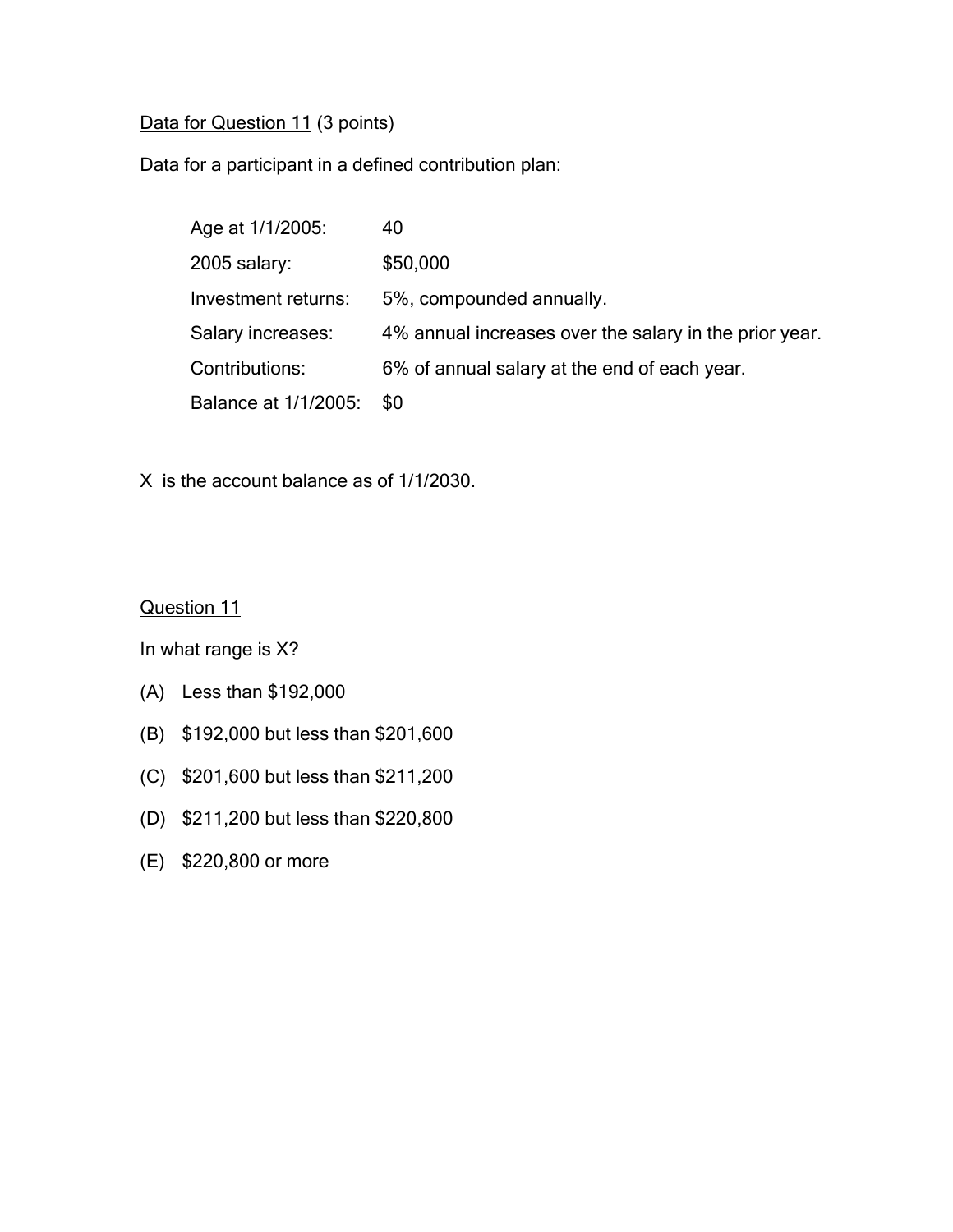# Data for Question 12 (4 points)

Data from a double-decrement table:

$$
l_{63}^{(T)} = 500
$$
  
\n
$$
l_{66}^{(T)} = 0
$$
  
\n
$$
q_{63}^{(1)} = 0.050
$$
  
\n
$$
l_{66}^{(2)} = 0.500
$$
  
\n
$$
q_{63}^{(2)} = 0.500
$$
  
\n
$$
l_{63}^{(3)} = 0.500
$$
  
\n
$$
l_{63}^{(4)} = 0.042
$$
  
\n
$$
l_{63}^{(5)} = 0.600
$$

Question 12

In what range is  $d_{65}^{(2)}$  ? **(2)**

- (A) Less than 97
- (B) 97 but less than 103
- (C) 103 but less than 109
- (D) 109 but less than 115
- (E) 115 or more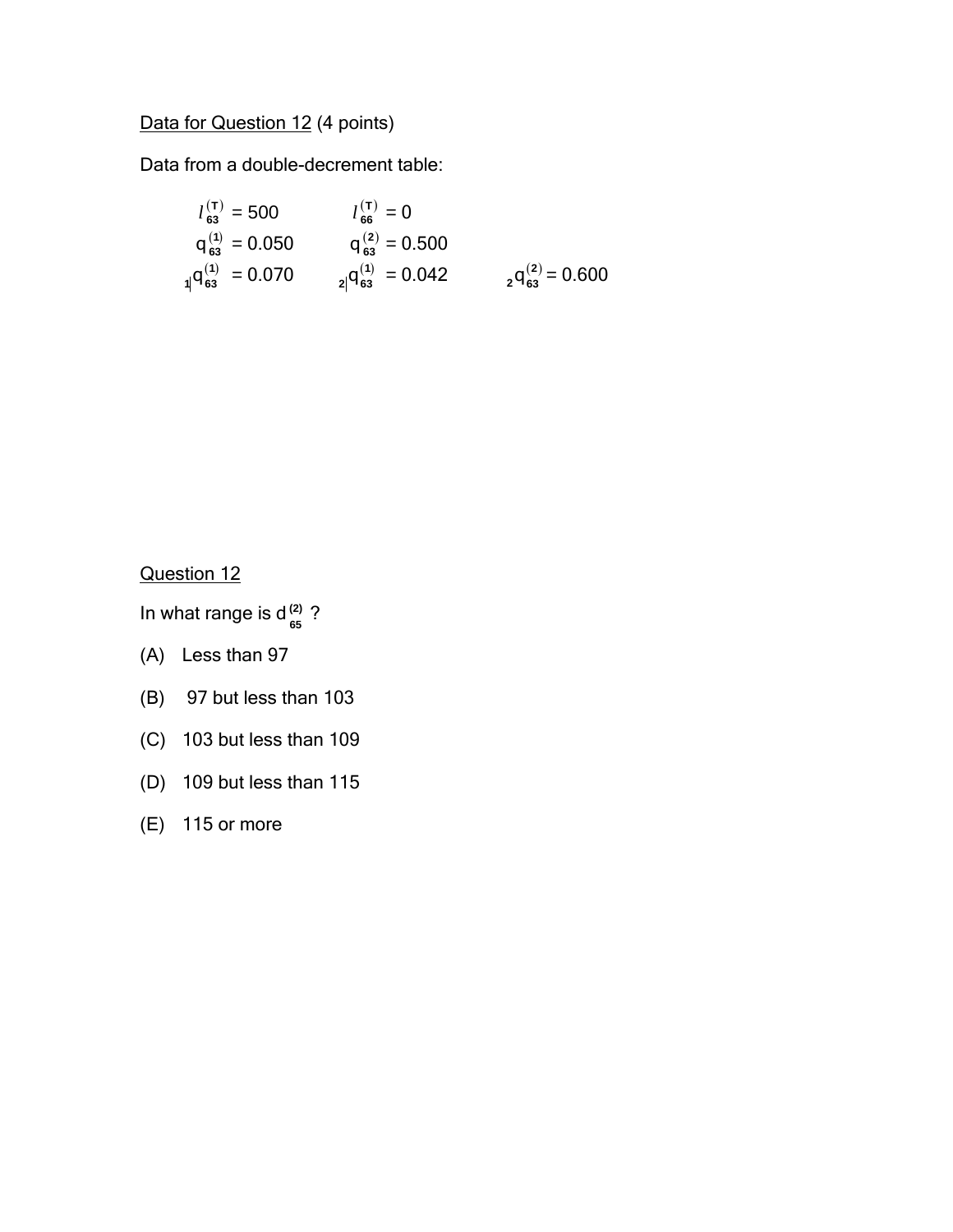Data for Question 13 (3 points)

 $\mu_x$  = 0.1, for  $x > 0$ 

 $P =$  The probability that two independent lives age 30 and 50 will die within 10 years of each other.

Question 13

What is P?

- $(A) 0.1e^{-1}$
- (B)  $0.5e^{-1}$
- (C)  $e^{-1}$
- (D)  $0.5(1 e^{-1})$
- (E)  $1 e^{-1}$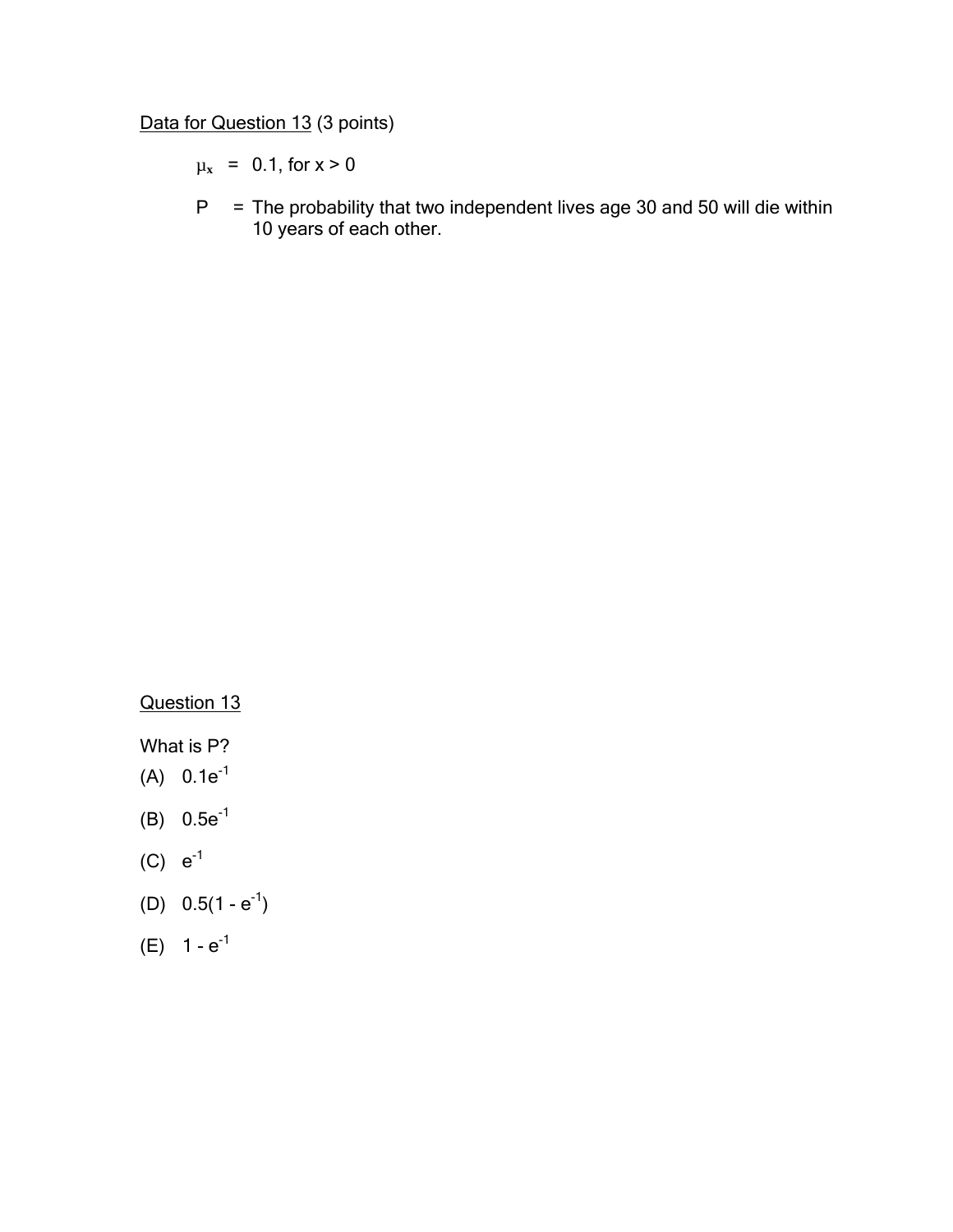Data for Question 14 (3 points)

$$
q_{60} = 0.020
$$
  

$$
q_{61} = 0.022
$$

Deaths are uniformly distributed over each year of age.

$$
X = \stackrel{\circ}{\mathbf{e}}_{60:\overline{1.5}}
$$

Question 14

- (A) Less than 1.450
- (B) 1.450 but less than 1.460
- (C) 1.460 but less than 1.470
- (D) 1.470 but less than 1.480
- (E) 1.480 or more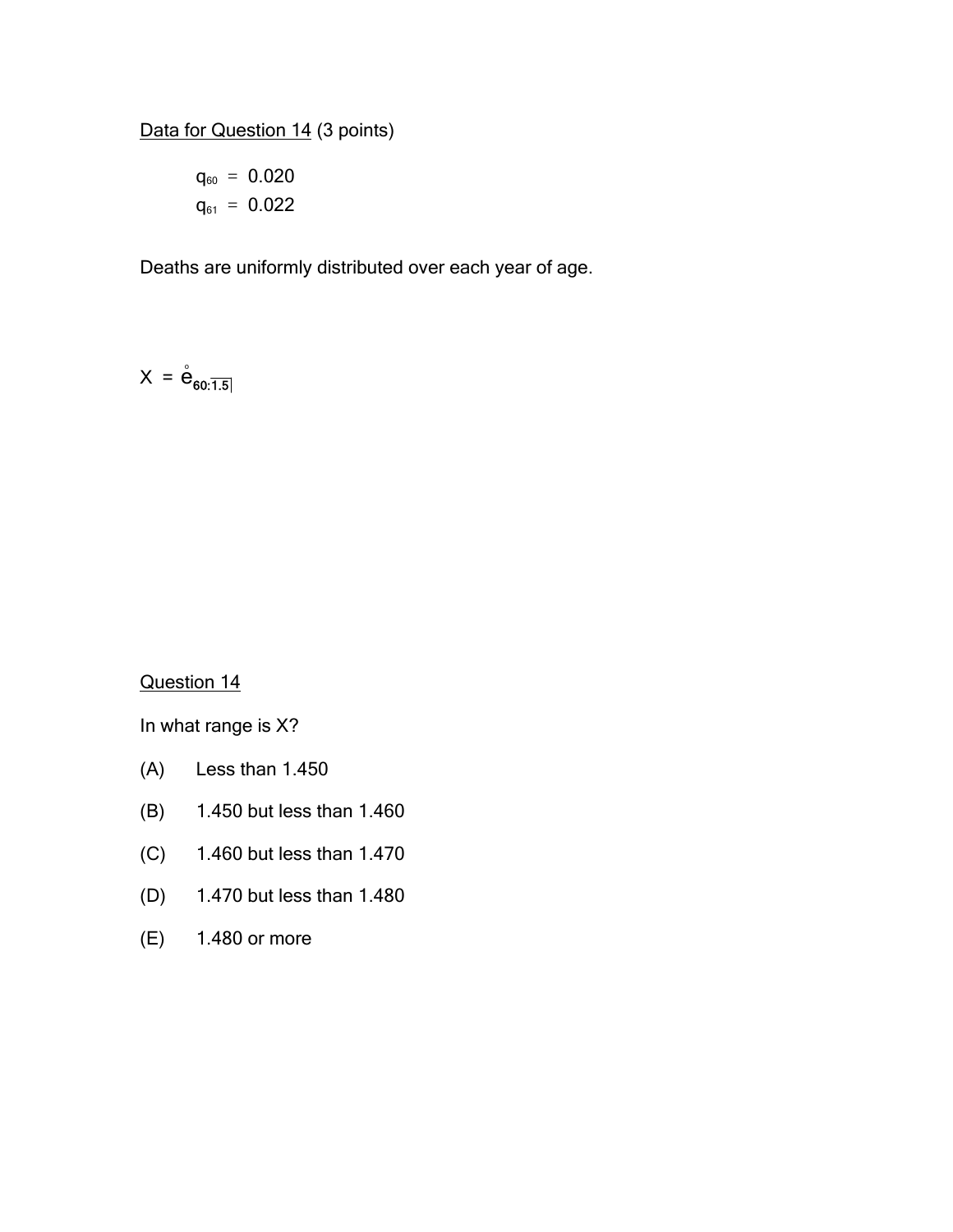Data for Question 15 (3 points)

Smith (age 40) is given the following actuarially equivalent payment options:

- (1) A lump sum payment of \$10,000; or
- (2) An annual payment of X at the beginning of each year guaranteed for 10 years and continuing as long as Smith is alive.

Interest rate: 4%, compounded annually

| $A_{40}$    | $= 0.30$ |
|-------------|----------|
| $A_{50}$    | $= 0.35$ |
| $A_{40:10}$ | $= 0.09$ |

Question 15

- (A) Less than \$539.00
- (B) \$539.00 but less than \$541.00
- (C) \$541.00 but less than \$543.00
- (D) \$543.00 but less than \$545.00
- (E) \$545.00 or more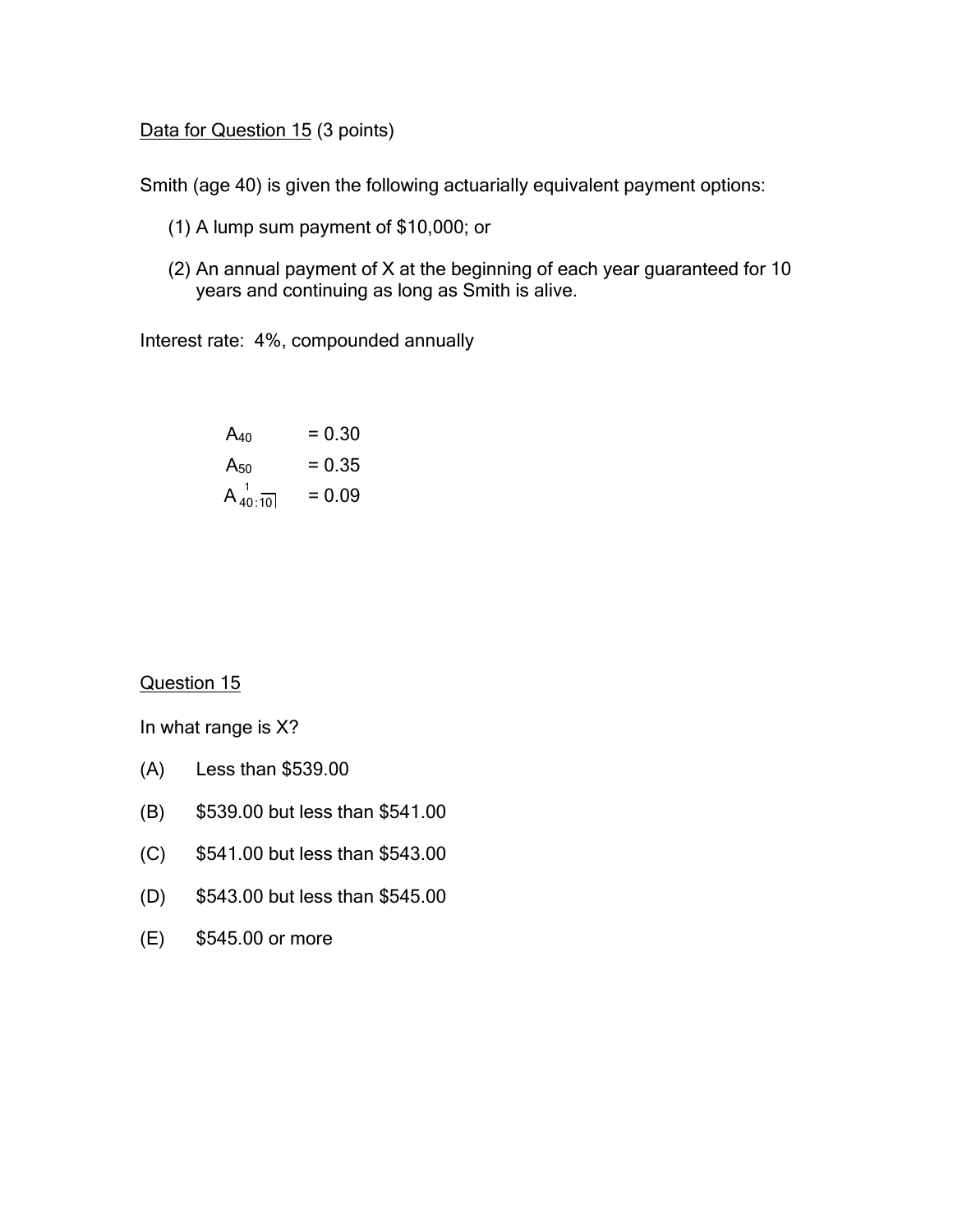### Data for Question 16 (4 points)

For a defined benefit pension plan, you are given:

- (i) The retirement benefit is \$15 per month per year of service.
- (ii) Retirement is allowed beginning at age 63 with no benefit reduction.
- (iii) An employee currently age 45 was hired at age 40.

Selected values:

| Age | $q'$ <sup>(r)</sup> | $\ddot{a}^{(12)}$ |
|-----|---------------------|-------------------|
| 63  | 02                  | 10.0              |
| 64  | 0.3                 | 9.5               |
| 65  | 1.0                 | 9.0               |

Employees retire only on their birthdays, and there are no decrements other than retirement.

Interest rate: 5%, compounded annually

X is the present value at age 45 of the projected retirement benefit for this employee.

### Question 16

- (A) Less than \$13,500
- (B) \$13,500 but less than \$14,500
- (C) \$14,500 but less than \$15,500
- (D) \$15,500 but less than \$16,500
- (E) \$16,500 or more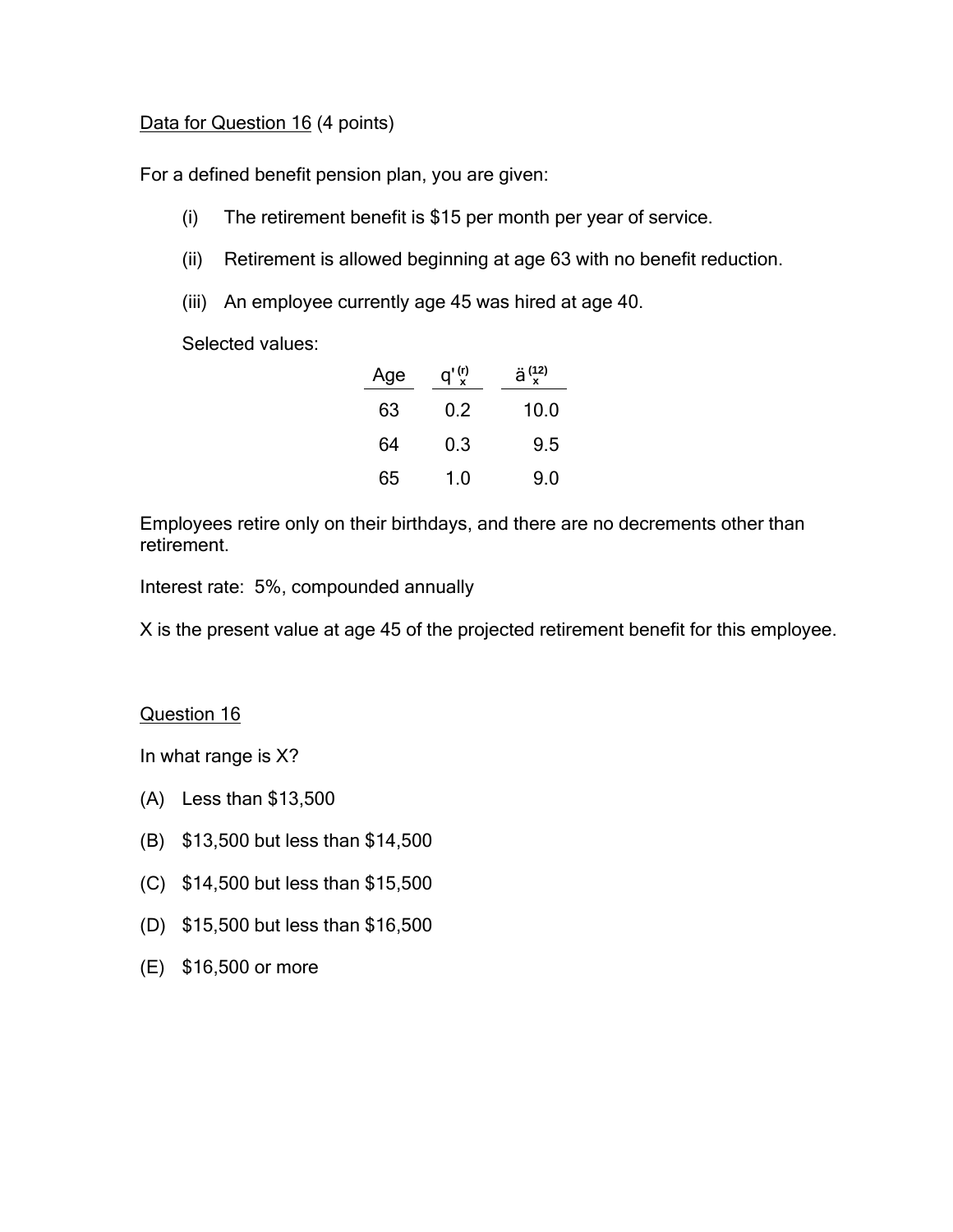Data for Question 17 (4 points)

Smith retires on 1/1/2005 and receives his retirement benefit as a monthly annuity, payable at the end of each month for a period certain of 20 years.

The benefit for the first year is \$2,000 per month. This monthly benefit is increased at the beginning of each year to be 5% larger than the monthly payment in the prior year.

X is the present value on 1/1/2005 of the retirement benefit at a nominal interest rate of 6%, convertible monthly.

Question 17

- (A) Less than \$405,000
- (B) \$405,000 but less than \$410,000
- (C) \$410,000 but less than \$415,000
- (D) \$415,000 but less than \$420,000
- (E) \$420,000 or more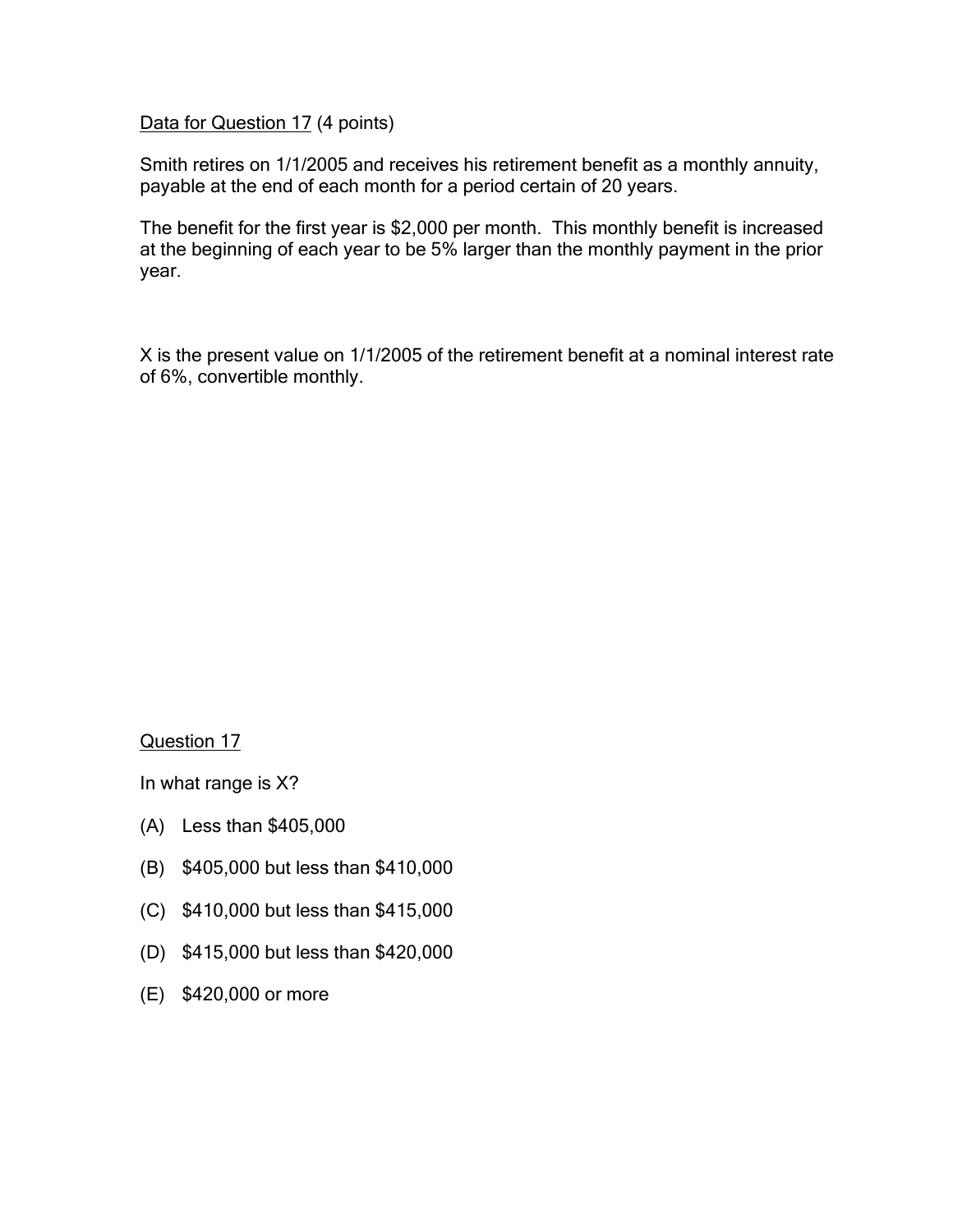Data for Question 18 (3 points)

\$150 is invested in fund A at the end of each year for 20 years at an annual effective rate of 15%.

Interest from fund A is payable annually and is immediately invested in fund B at an annual effective rate of 11%.

X is the value of fund B at the end of 20 years.

Question 18

- (A) Less than \$9,100
- (B) \$9,100 but less than \$9,500
- (C) \$9,500 but less than \$9,900
- (D) \$9,900 but less than \$10,300
- (E) \$10,300 or more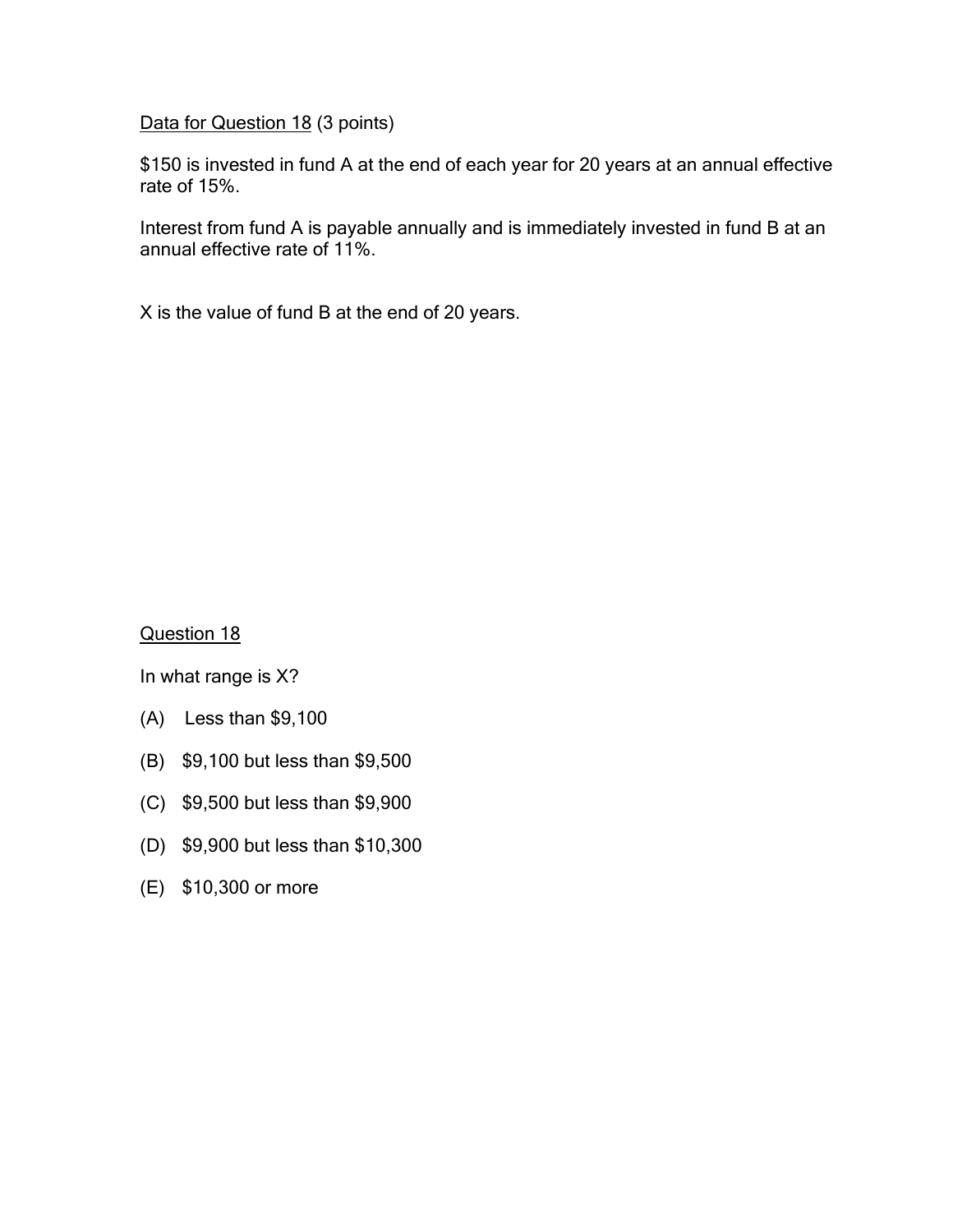Data for Question 19 (2 points)

You are given the following cash flows:

\$10,000 payable 12/31/2005 \$20,000 payable 12/31/2007 \$15,000 payable 12/31/2008

X is the duration (Macaulay duration) as of 1/1/2005 of the above cash flows, measured at 6% interest, compounded annually.

### Question 19

- (A) Less than 2.72
- (B) 2.72 but less than 2.76
- (C) 2.76 but less than 2.80
- (D) 2.80 but less than 2.84
- (E) 2.84 or more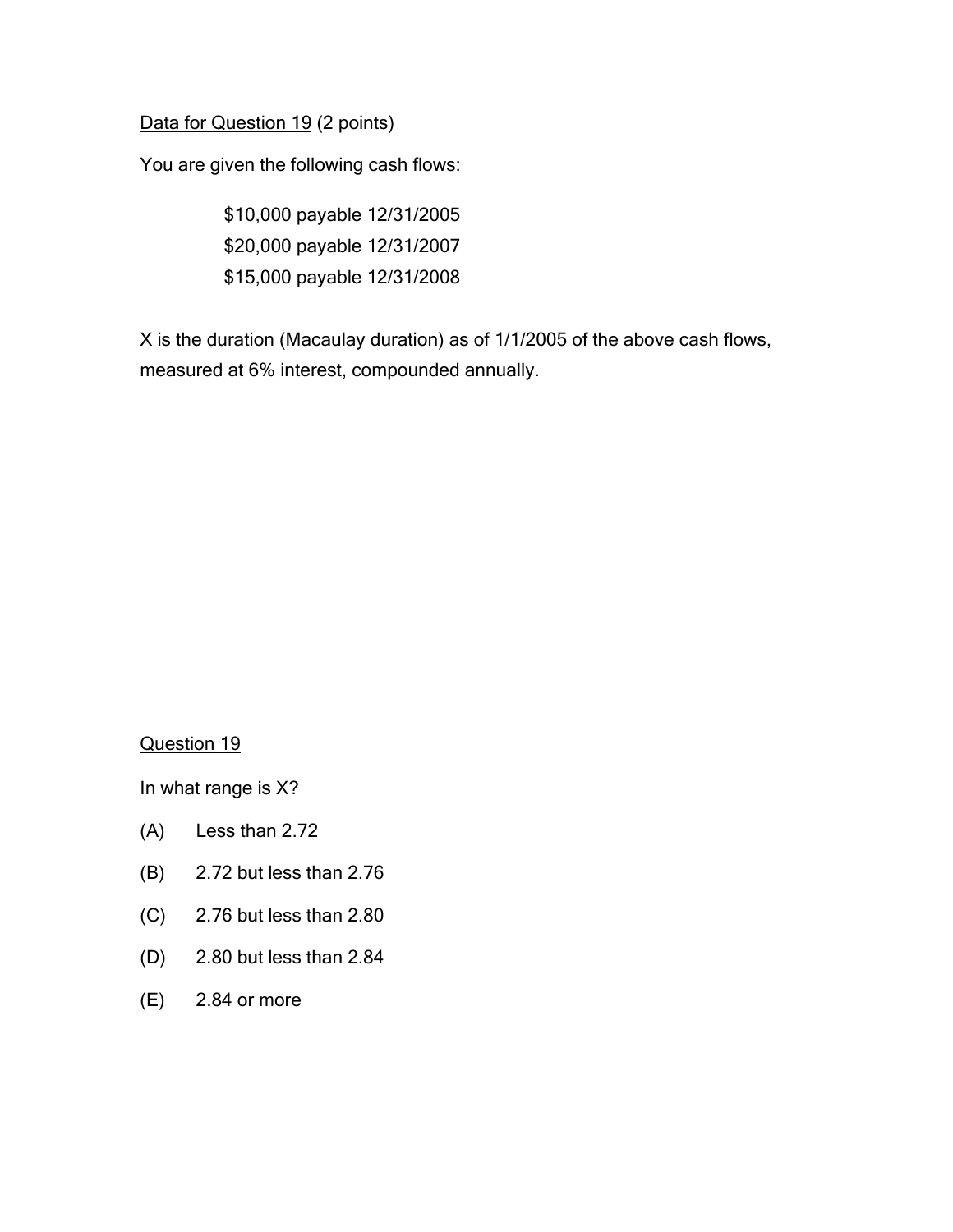Data for Question 20 (4 points)

Smith and Brown are independent lives.

Smith is age x as of 1/1/2005.

Brown is exactly one year older than Smith.

The probability that neither Smith nor Brown dies during 2005 is equal to 150% of the probability that Brown dies during 2005.

Mortality data:

$$
\dot{\mathbf{e}}_{x} = 2.0
$$

$$
\dot{\mathbf{e}}_{x+1} = 1.5
$$

Deaths are uniformly distributed throughout each year of age.

$$
Y = e_{x+2}
$$

Question 20

- (A) Less than 0.25
- (B) 0.25 but less than 0.45
- (C) 0.45 but less than 0.65
- (D) 0.65 but less than 0.85
- (E) 0.85 or more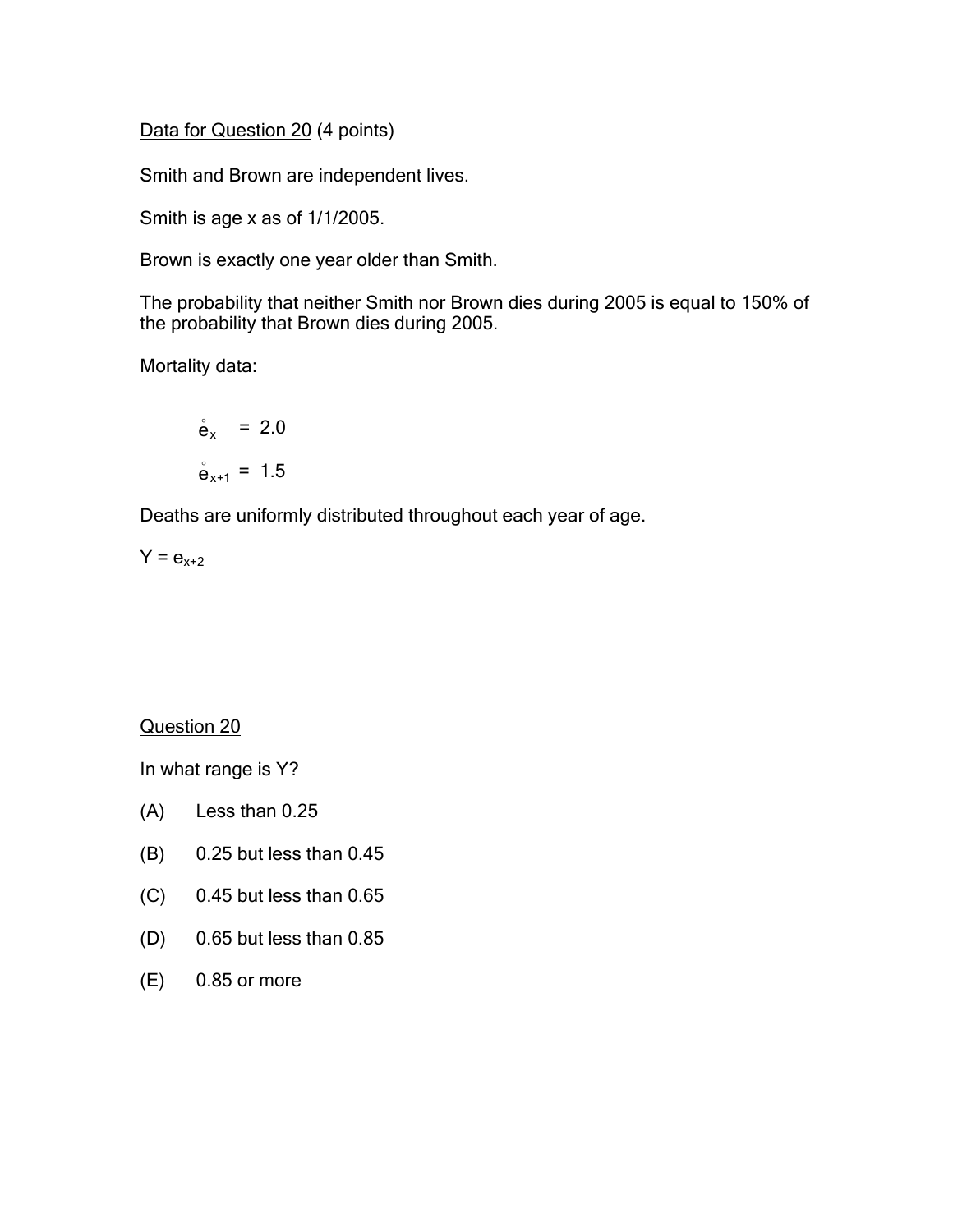Data for Question 21 (4 points)

Data on a bond:

| Face amount of bond: | \$1,000.                              |
|----------------------|---------------------------------------|
| Terms of redemption: | \$1,000 is redeemable after 10 years. |
| Coupon rate:         | 5% per year, payable semi-annually.   |
|                      |                                       |

- $X =$  Premium if yield to maturity is 4%, compounded annually
- Y = Discount if yield to maturity is 6%, compounded annually

Question 21

In what range is X minus Y?

- (A) Less than \$7
- (B) \$7 but less than \$10
- (C) \$10 but less than \$13
- (D) \$13 but less than \$16
- (E) \$16 or more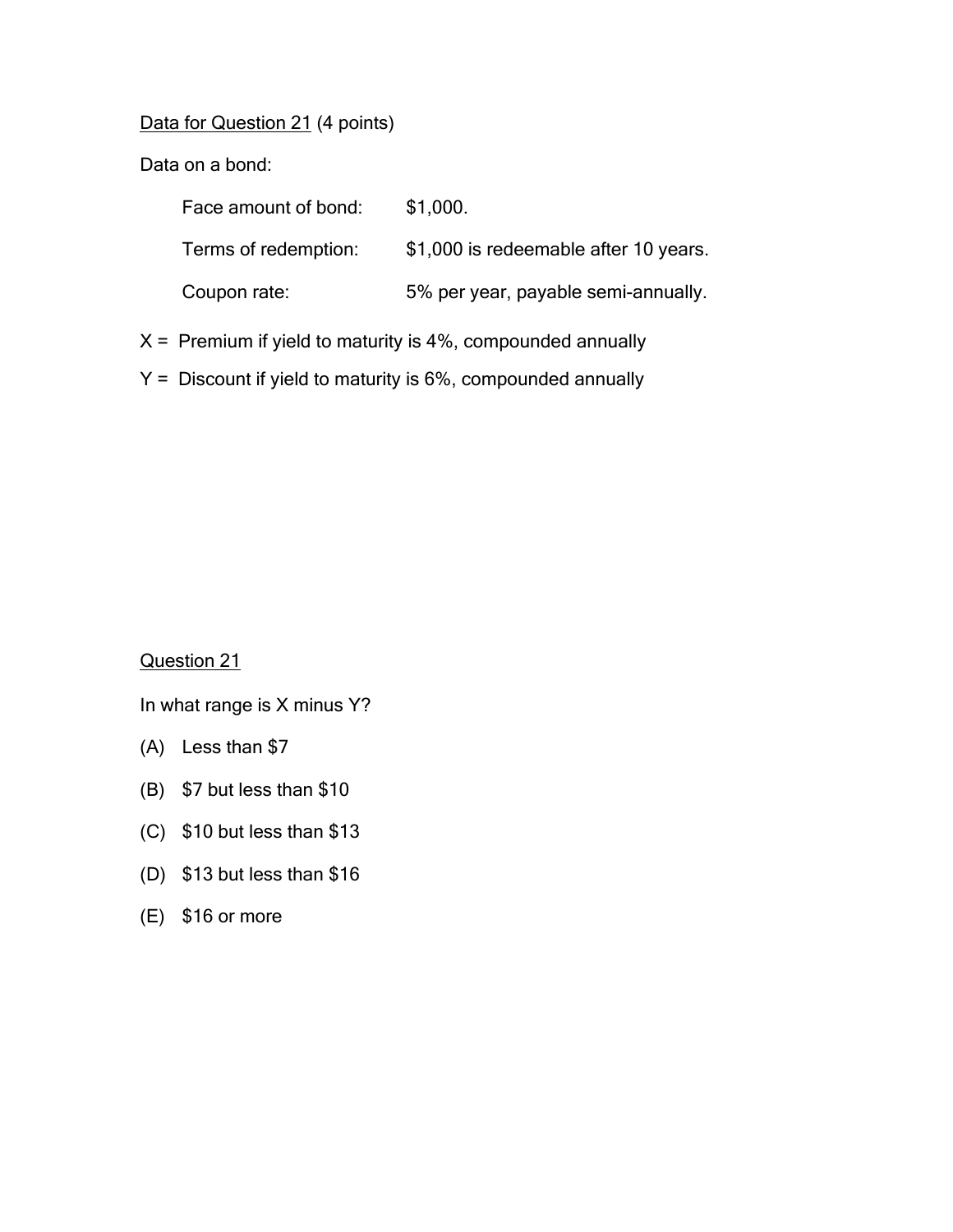### Data for Question 22 (2 points)

Consider the following statements:

- I. The longer a bond's maturity, the greater the bond's price sensitivity to changes in interest rates.
- II. The higher the coupon rate, the greater the bond's price sensitivity to changes in interest rates.
- III. The earlier a bond is callable at par, the greater the bond's price sensitivity to changes in interest rates.

### Question 22

Which, if any, of the above statements is (are) true?

- (A) I and II only
- (B) I and III only
- (C) II and III only
- (D) I, II, and III
- (E) The correct answer is not given by (A), (B), (C), or (D) above.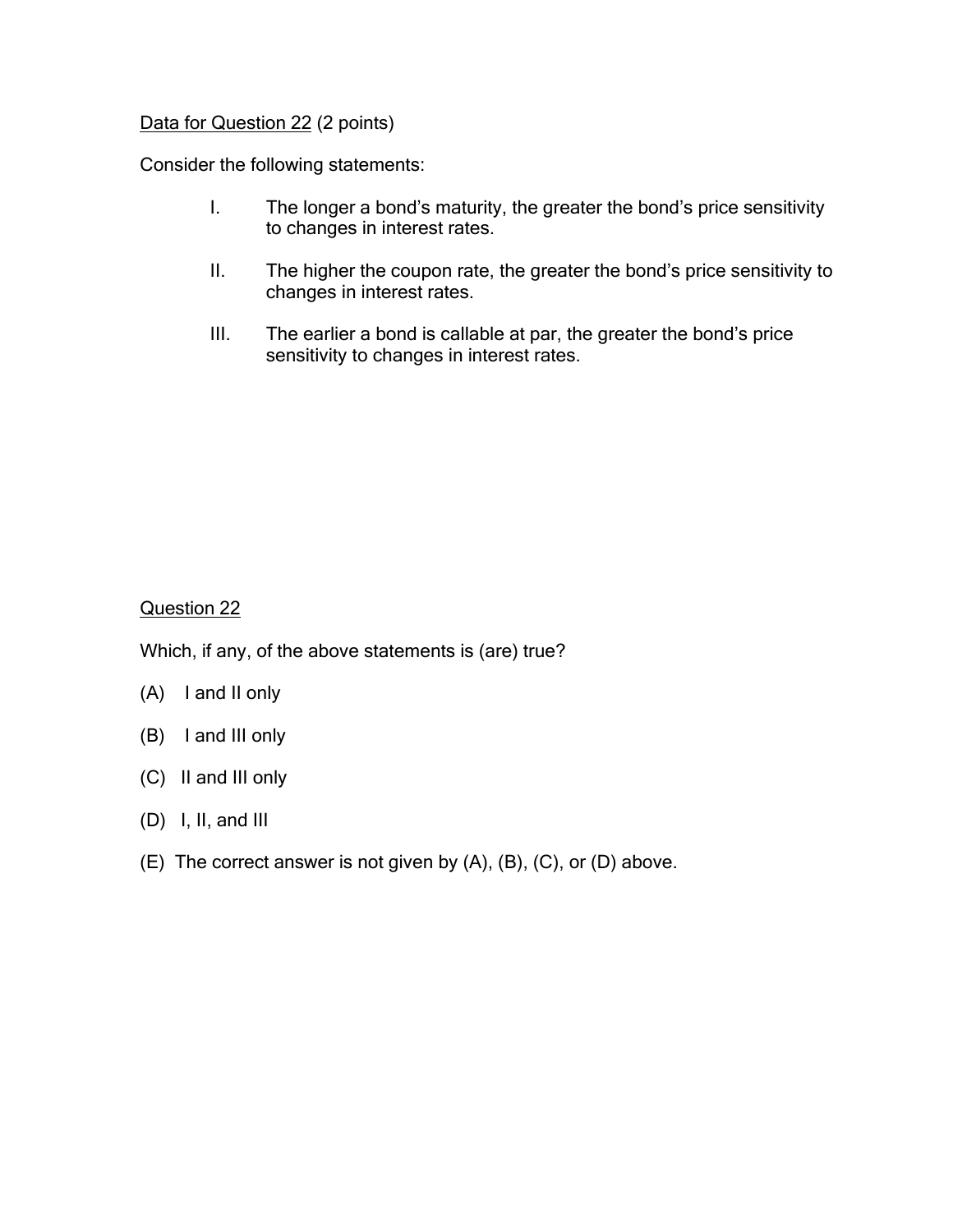# Data for Question 23 (3 points)

$$
{}_{15}P_{25} = 0.8108
$$
  

$$
{}_{15|15}q_{25} = 0.2027
$$
  

$$
{}_{10}q_{55} = 0.2222
$$

$$
X = \frac{30|10}{q_{25}}
$$

Question 23

- (A) Less than 0.015
- (B) 0.015 but less than 0.065
- (C) 0.065 but less than 0.115
- (D) 0.115 but less than 0.165
- (E) 0.165 or more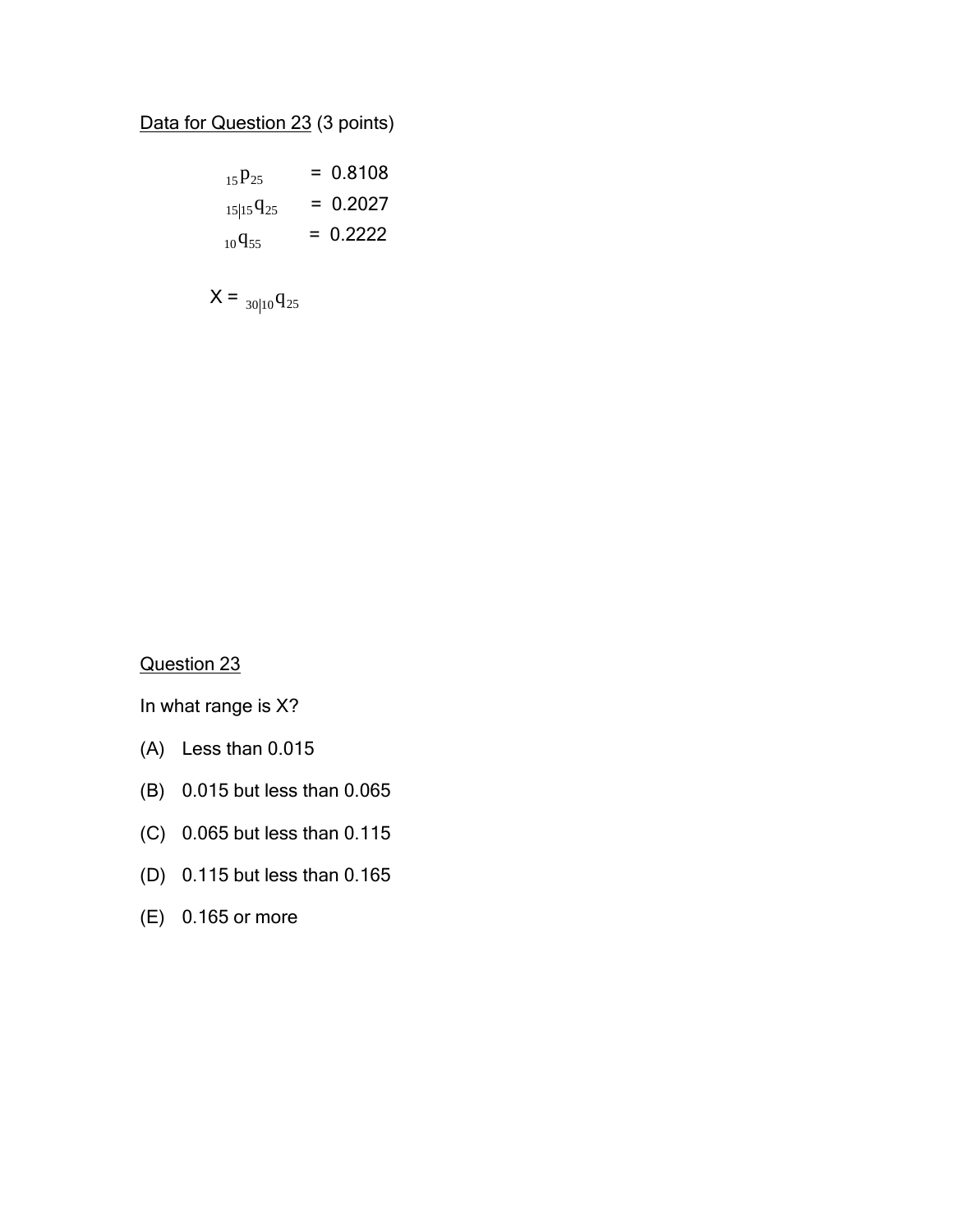### Data for Question 24 (4 points)

Smith (age 55) is entitled to an annual payment of X at the beginning of each year guaranteed for 10 years and continuing as long as Smith is alive. Instead, Smith elects an actuarially equivalent annuity that pays the following as long as Smith is alive:

- (1) \$10,000 at the beginning of each year for the first 5 years,
- (2) \$7,500 at the beginning of each year for the next 5 years; and
- (3) \$5,000 at the beginning of each year thereafter.

Interest rate: 7%, compounded annually.

Selected actuarial factors:

$$
\ddot{a}_{55} = 11.2751
$$
\n
$$
\ddot{a}_{60} = 10.2758
$$
\n
$$
\ddot{a}_{65} = 9.1301
$$
\n
$$
\ddot{a}_{55:5} = 4.3122
$$
\n
$$
\ddot{a}_{60:5} = 4.2707
$$

Question 24

- (A) Less than \$7,375
- (B) \$7,375 but less than \$7,425
- (C) \$7,425 but less than \$7,475
- (D) \$7,475 but less than \$7,525
- (E) \$7,525 or more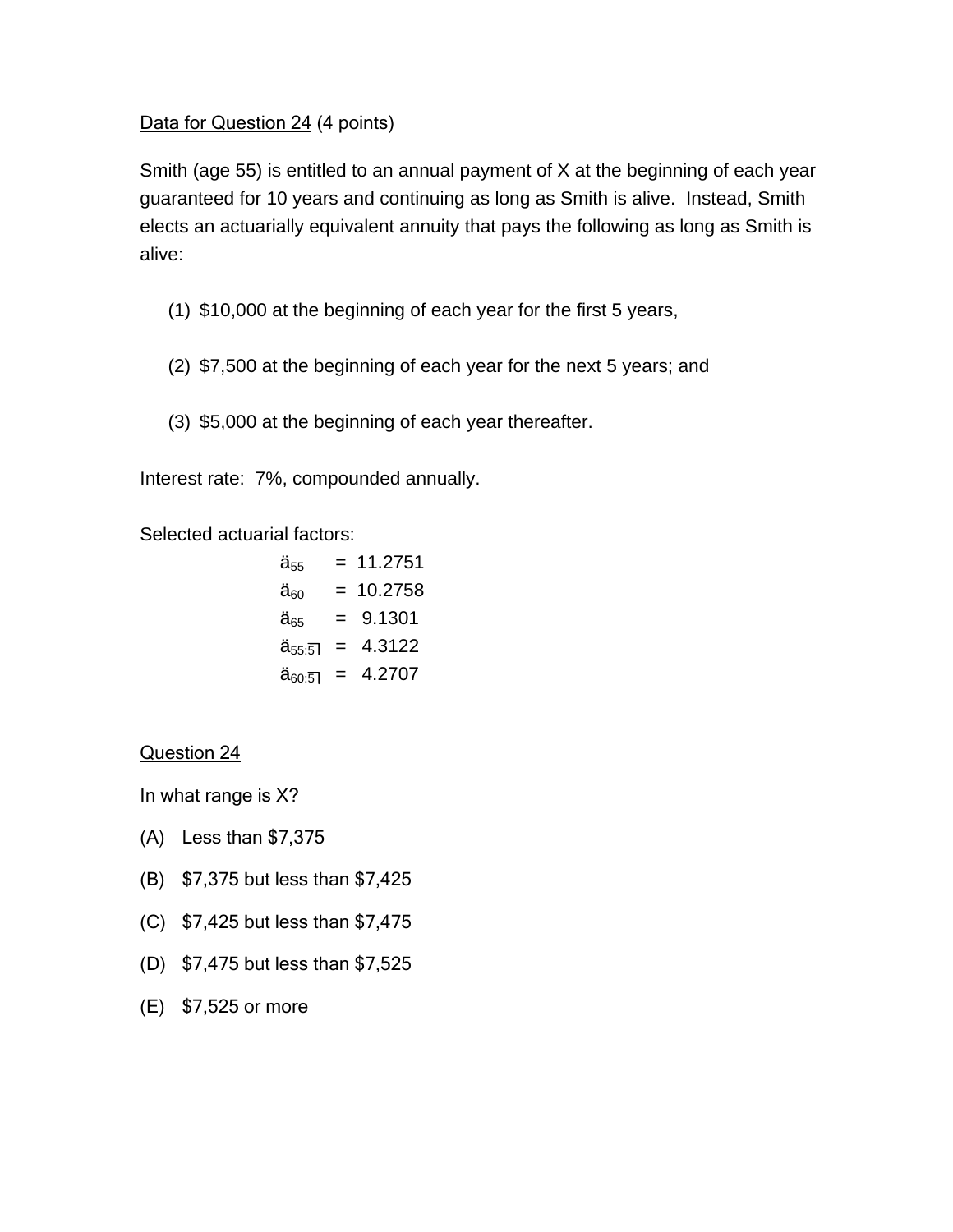Data for Question 25 (3 points)

| Loan Amount:          | \$10,000                                                   |
|-----------------------|------------------------------------------------------------|
| <b>Payment Terms:</b> | Two payments:<br>End of year 1: X<br>End of year $2: 1.1X$ |

Force of Interest:  $0.06 + 0.01t$ , for  $t \le 2$ 

Question 25

- (A) Less than \$5,210
- (B) \$5,210 but less than \$5,280
- (C) \$5,280 but less than \$5,350
- (D) \$5,350 but less than \$5,420
- (E) \$5,420 or more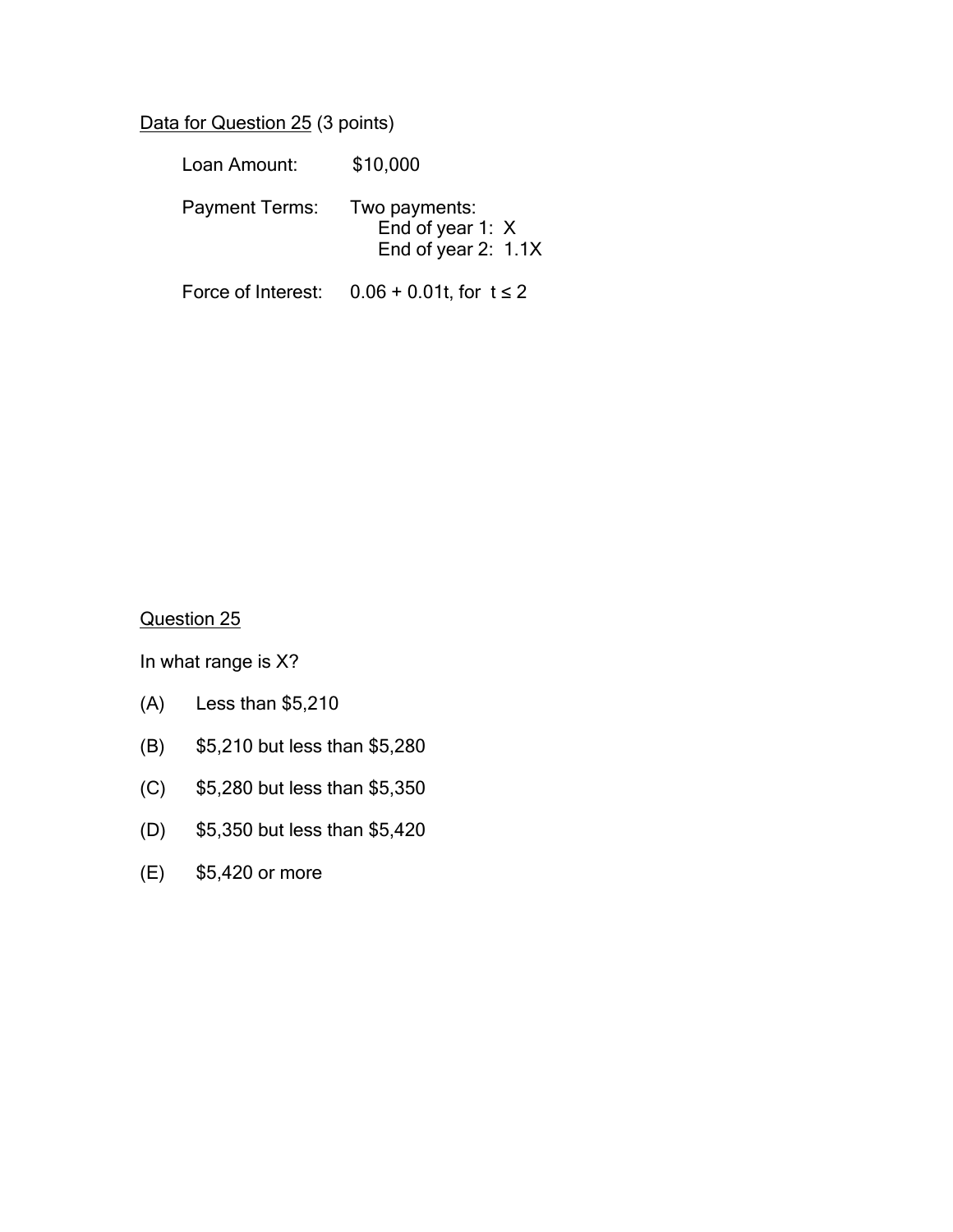Data for Question 26 (4 points)

| Participant date of birth:       | 1/1/1965                                                                                                                                                        |
|----------------------------------|-----------------------------------------------------------------------------------------------------------------------------------------------------------------|
| Disability benefit:              | \$25,000 payable at the end of each year beginning in<br>the year of disability and continuing for life except that<br>payments stop upon attainment of age 65. |
| Interest rate:                   | 7%, compounded annually.                                                                                                                                        |
| Recovery rate $(q_v^{(rec)})$ :  | 3% per year after the year of disability.                                                                                                                       |
| Mortality rate $(q_\nu^{(0)})$ : | 8% per year after year of disability.<br>No mortality before disability.                                                                                        |

Death and recovery are assumed to occur at the end of each year after any payments are made.

 $q_{40}^{(i)} = 0.005$ 

Y is the term cost as of 1/1/2005

Question 26

- (A) Less than \$697.50
- (B) \$697.50 but less than \$722.50
- (C) \$722.50 but less than \$747.50
- (D) \$747.50 but less than \$772.50
- (E) \$772.50 or more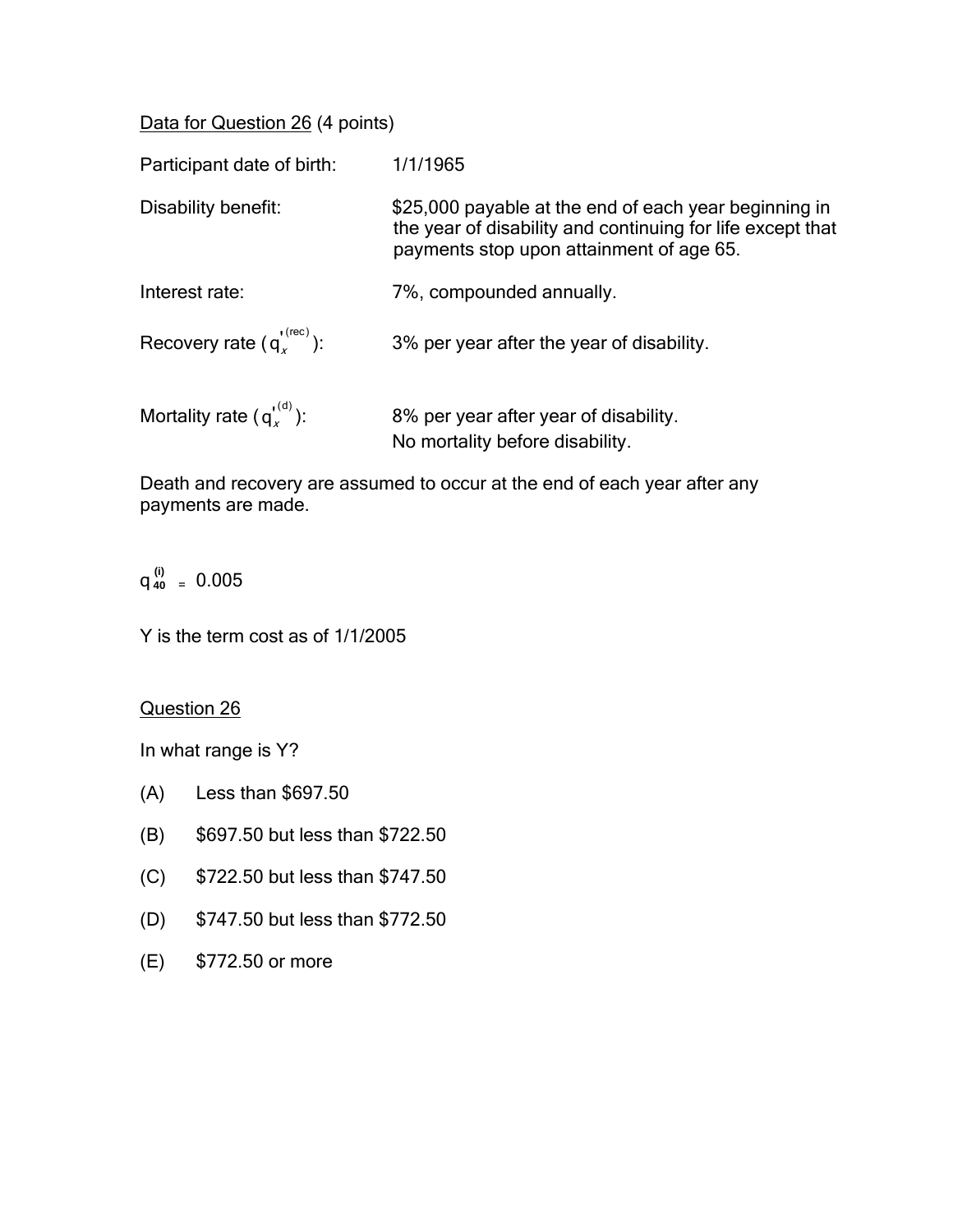Data for Question 27 (5 points)

$$
q_{[40]*s}^{(w)} = q_{[40]}^{(w)} - 0.02s; s = 0 \text{ or } 1
$$

 $q_x^{(w)} = 0.10 - 0.003 (x - 40)$ 

All rates of withdrawal are less than 0.50.

Number of participants as of 1/1/2005:

| Years of Service Age 40 |     | Age 41 |
|-------------------------|-----|--------|
|                         | 200 |        |
|                         |     | 150    |
| 2 or more               | 900 |        |

120 of these individuals are expected to terminate employment in 2006.

### Question 27\_

In what range is  $q_{\frac{1}{40}}^{(\text{w})}$  ? **(w)**

- (A) Less than 0.175
- (B) 0.175 but less than 0.185
- (C) 0.185 but less than 0.195
- (D) 0.195 but less than 0.205
- (E) 0.205 or more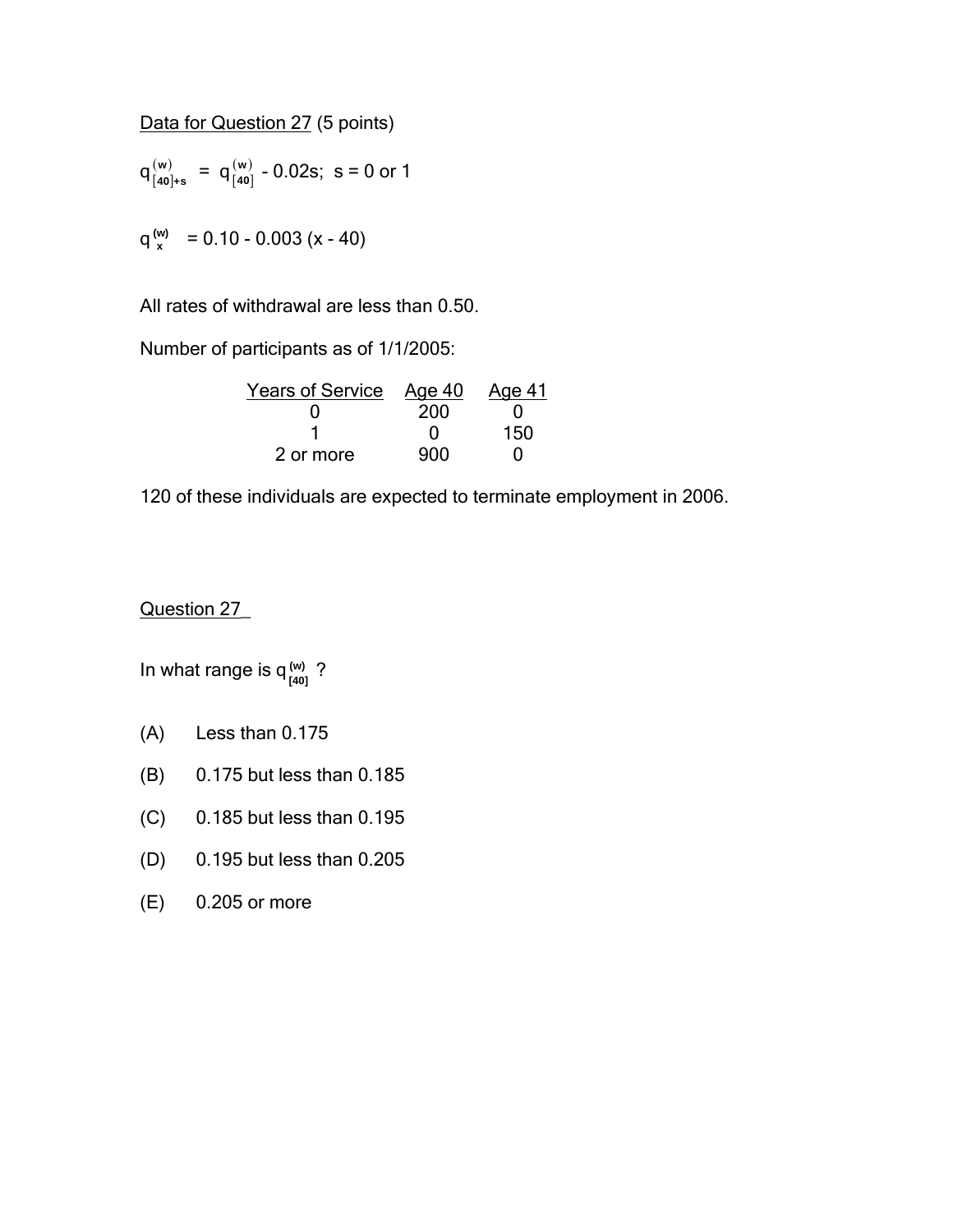Data for Question 28 (3 points)

Values from a double decrement table:

$$
l_{40}^{(\mathsf{T})} = 500,000 \qquad \qquad l_{41}^{(\mathsf{T})} = 417,362
$$

Associated value:

$$
q'^{(1)}_{40}=0.0934
$$

Each decrement is uniformly distributed within each year of age in the associated single decrement table.

$$
X = m_{40}^{(2)}
$$

Question 28

- (A) Less than 0.077
- (B) 0.077 but less than 0.079
- (C) 0.079 but less than 0.081
- (D) 0.081 but less than 0.083
- (E) 0.083 or more